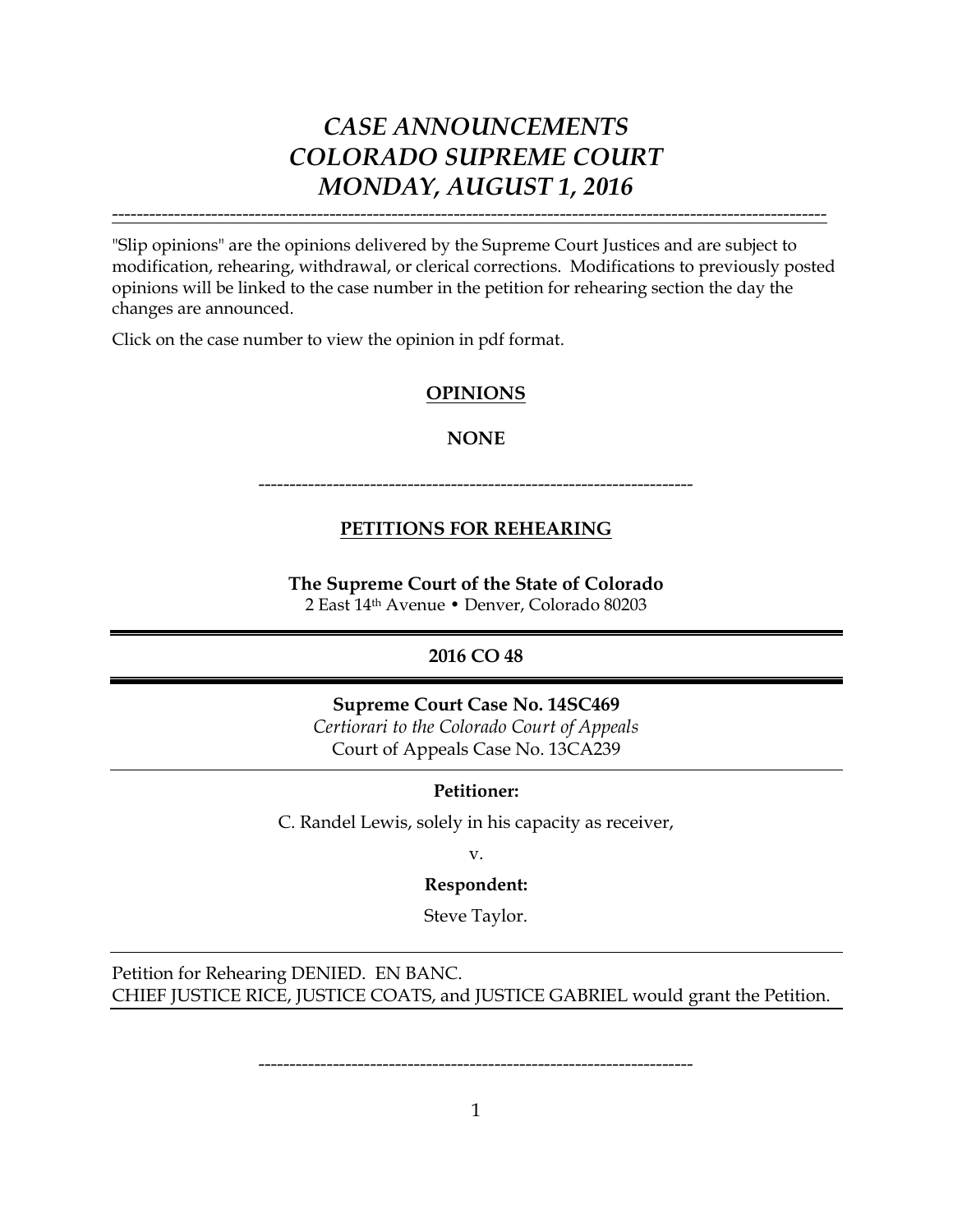#### **The Supreme Court of the State of Colorado**

-------------------------------------------------------------------------------------------------------------------

2 East 14th Avenue • Denver, Colorado 80203

### **2016 CO 53**

**Supreme Court Case No. 15SC87**

*Certiorari to the Colorado Court of Appeals* Court of Appeals Case No. 13CA1798

#### **Petitioner:**

Pinnacol Assurance,

v.

#### **Respondents:**

Norma Patricia Hoff; Hernan Hernandez; Alliance Construction & Restoration, Inc.; MDR Roofing, Inc.; and Industrial Claim Appeals Office of the State of Colorado.

Petition for Rehearing DENIED. EN BANC. CHIEF JUSTICE RICE, JUSTICE COATS, and JUSTICE EID would grant the Petition.

----------------------------------------------------------------------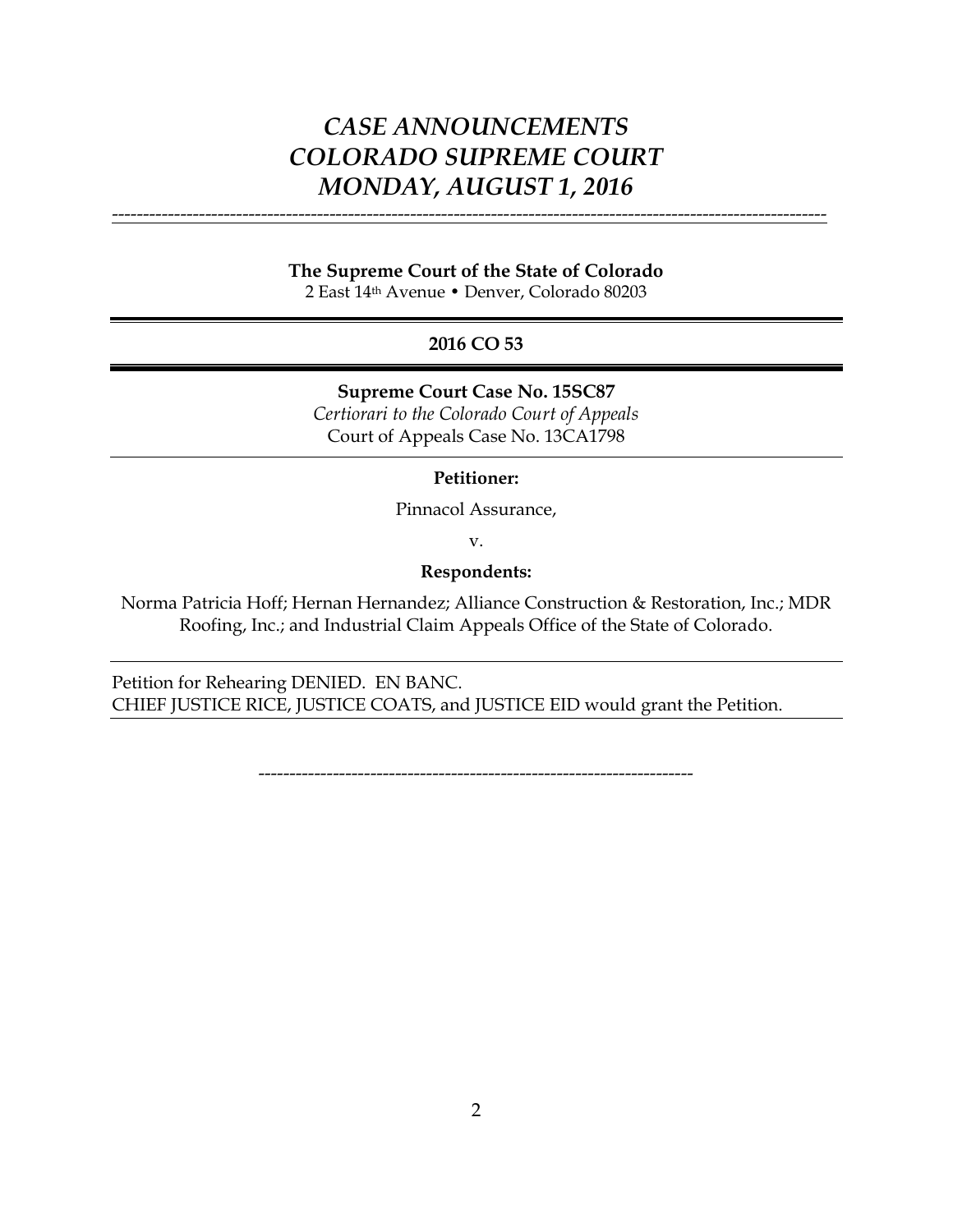-------------------------------------------------------------------------------------------------------------------

### **PETITIONS FOR WRIT OF CERTIORARI**

No. 15SC455 Court of Appeals Case No. 12CA195

**Petitioner:** Raul Ernesto Montero, v. **Respondent:** The People of the State of Colorado.

Petition for Writ of Certiorari DENIED. EN BANC. JUSTICE HOOD does not participate.

---------------------------------------------------------------------------------------------------------------------

No. 15SC543 Court of Appeals Case No. 12CA1093

### **Petitioner/Cross-Respondent:**

Mario Joseph Martinez, v. **Respondent/Cross-Petitioner:**

The People of the State of Colorado.

Petition and Cross-Petition for Writ of Certiorari DENIED. EN BANC.

--------------------------------------------------------------------------------------------------------------------- No. 15SC546

Court of Appeals Case No. 11CA1283

### **Petitioner:**

Martin Solis Mendiola,

v.

### **Respondent:**

The People of the State of Colorado.

Petition for Writ of Certiorari DENIED. EN BANC.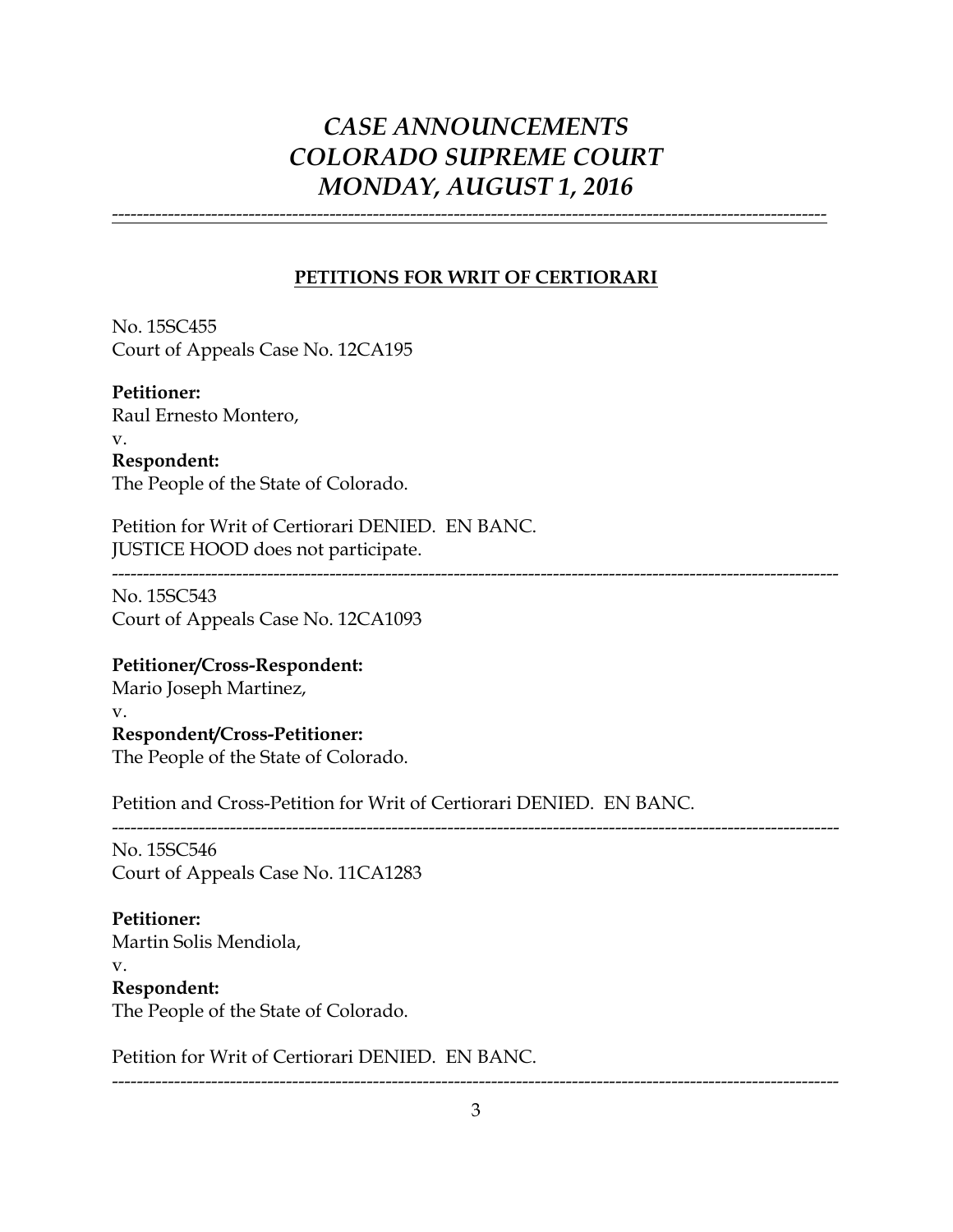-------------------------------------------------------------------------------------------------------------------

No. 15SC754 Court of Appeals Case No. 10CA2481

**Petitioner:** The People of the State of Colorado, v. **Respondent:** Edward Kevin DeGreat.

Petition for Writ of Certiorari GRANTED. EN BANC.

Summary of the Issue:

[REFRAMED] Whether the court of appeals erred in concluding that the statutory right to use self-defense can apply to justify the taking of services in a robbery.

---------------------------------------------------------------------------------------------------------------------

No. 15SC814 Court of Appeals Case No. 12CA1281

### **Petitioner:**

The People of the State of Colorado,

v. **Respondent:** William Edward Willett.

Petition for Writ of Certiorari DENIED. EN BANC.

--------------------------------------------------------------------------------------------------------------------- No. 15SC858 Court of Appeals Case No. 13CA2244

**Petitioner:** Baruch Bachofer, v. **Respondent:** The People of the State of Colorado.

Petition for Writ of Certiorari DENIED. EN BANC.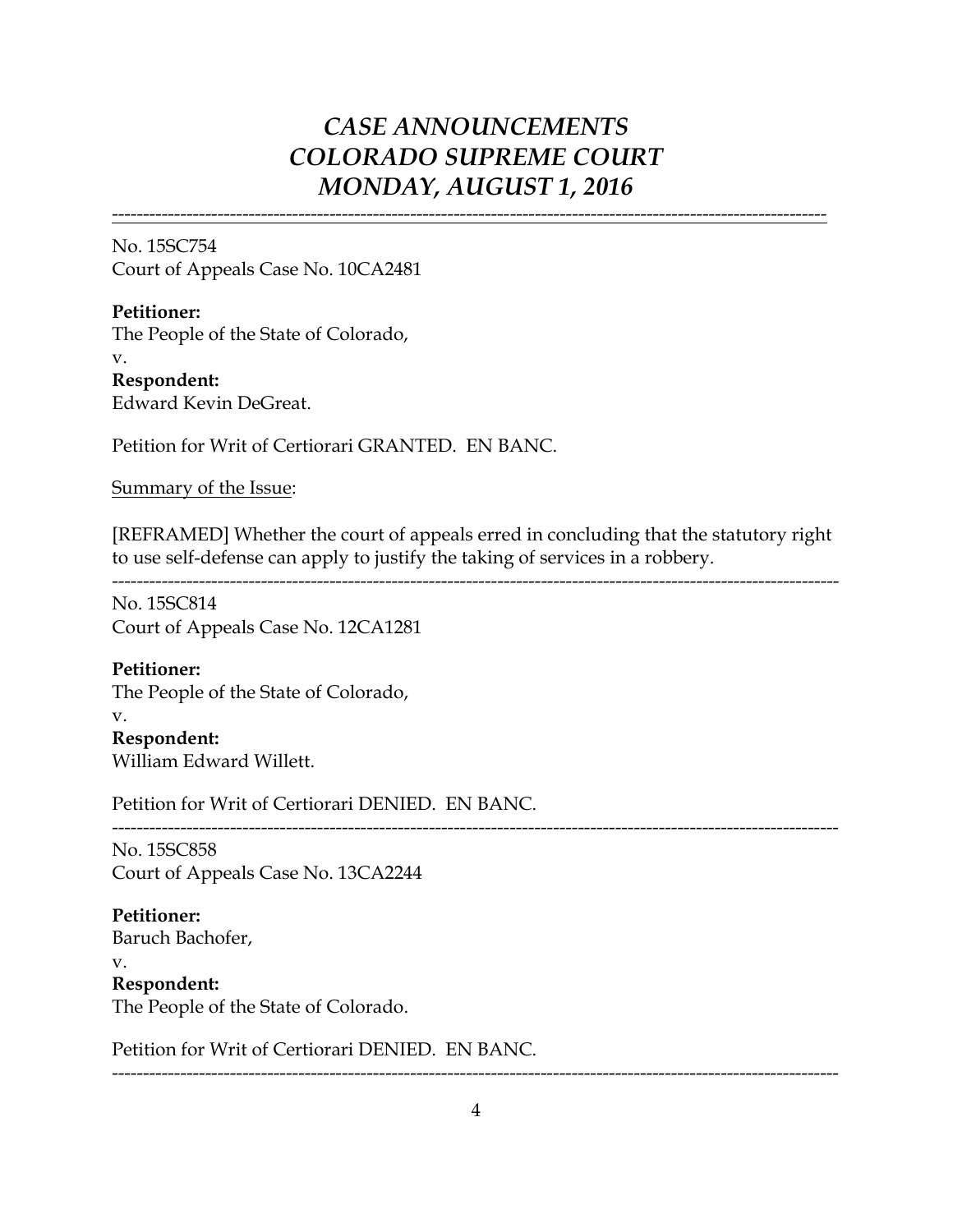-------------------------------------------------------------------------------------------------------------------

No. 15SC885 Court of Appeals Case No. 12CA2535

**Petitioner:** Dawan Eugene Smith, v. **Respondent:** The People of the State of Colorado.

Petition for Writ of Certiorari DENIED. EN BANC.

---------------------------------------------------------------------------------------------------------------------

No. 15SC1032 Court of Appeals Case No. 12CA2274

**Petitioner:** Roger Joseph Charette, v.

**Respondent:** The People of the State of Colorado.

Petition for Writ of Certiorari DENIED. EN BANC.

---------------------------------------------------------------------------------------------------------------------

No. 15SC1035 Court of Appeals Case No. 13CA601

**Petitioner:** Nasario Guzman, v. **Respondent:** The People of the State of Colorado.

Petition for Writ of Certiorari DENIED. EN BANC.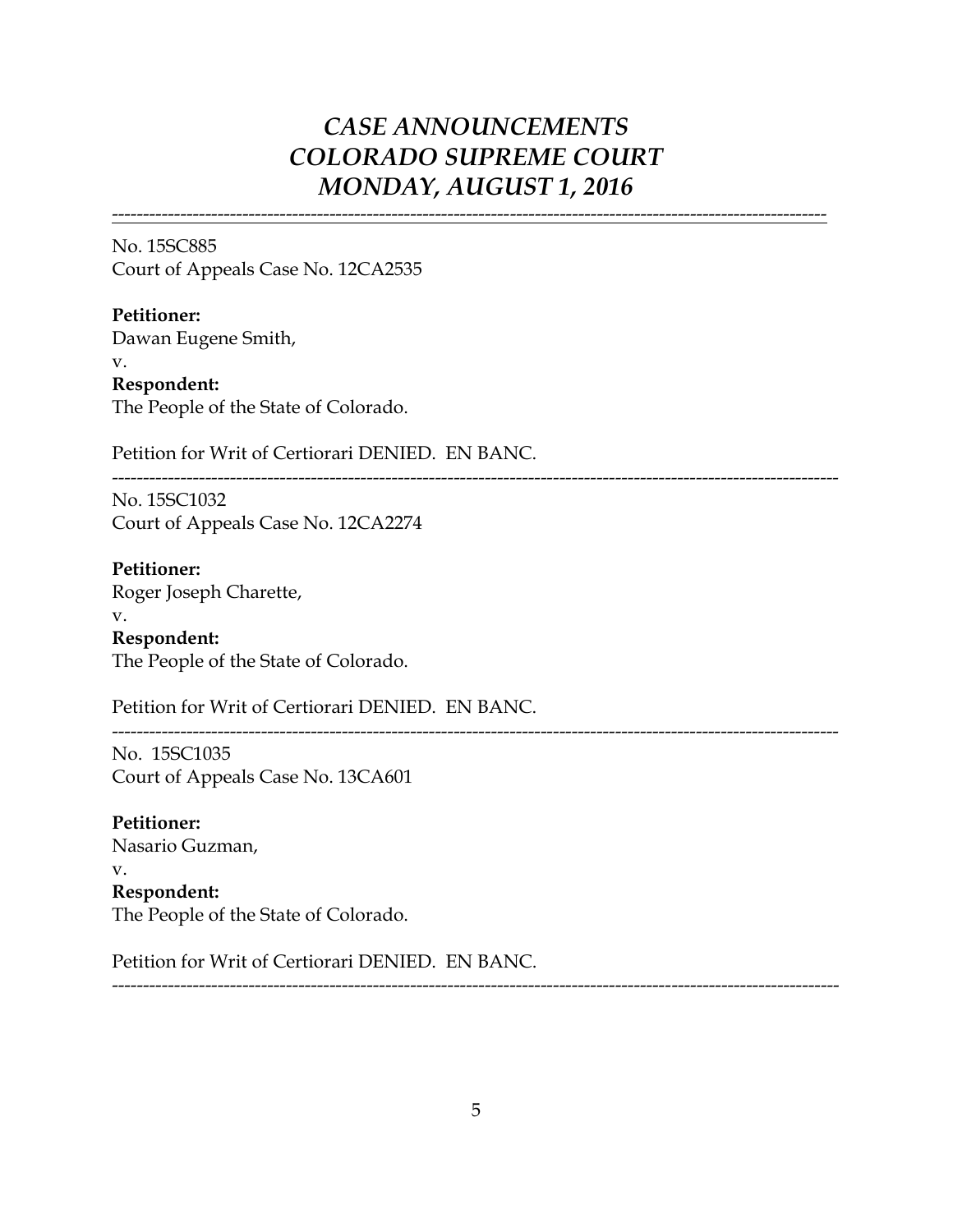-------------------------------------------------------------------------------------------------------------------

No. 15SC1044 Court of Appeals Case No. 14CA539

### **Petitioner:**

Chicago Title Insurance Company,

#### v.

### **Respondent:**

David Hamilton, individually, as Successor-in-Interest to Marquis Investments, Inc., a dissolved California corporation.

---------------------------------------------------------------------------------------------------------------------

Petition for Writ of Certiorari DENIED. EN BANC. JUSTICE HOOD does not participate.

No. 15SC1076 Court of Appeals Case No. 13CA1155

**Petitioner:** Richelle Patrice Duran, v. **Respondent:** The People of the State of Colorado.

Petition for Writ of Certiorari DENIED. EN BANC.

---------------------------------------------------------------------------------------------------------------------

No. 15SC1091 Court of Appeals Case Nos. 14CA901 & 14CA1511

### **Petitioners:**

Lincoln Building Corporation, a foreign corporation; and Wells Fargo Bank National Association, a foreign corporation,

#### v.

**Respondent:**

Charlene Dickinson.

Petition for Writ of Certiorari DENIED. EN BANC.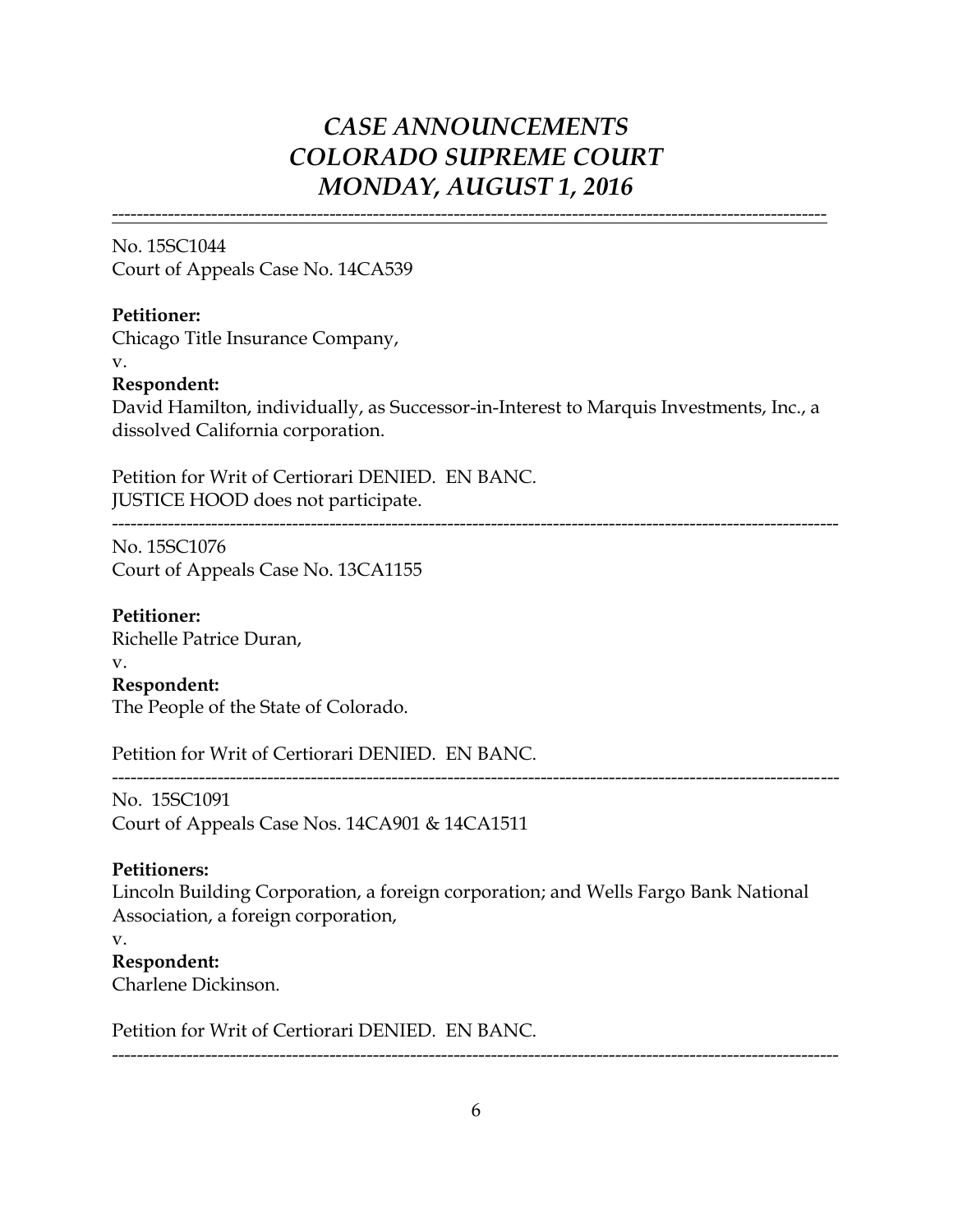-------------------------------------------------------------------------------------------------------------------

No. 15SC1092 Court of Appeals Case No. 14CA381

**Petitioner:** Trevor Ronald Rice, v. **Respondent:** The People of the State of Colorado.

Petition for Writ of Certiorari DENIED. EN BANC.

---------------------------------------------------------------------------------------------------------------------

---------------------------------------------------------------------------------------------------------------------

No. 15SC1094 Court of Appeals Case No. 13CA915

**Petitioner:** Robert Wayne Cordts,

v. **Respondent:** The People of the State of Colorado.

Petition for Writ of Certiorari DENIED. EN BANC. JUSTICE MÁRQUEZ does not participate.

No. 16SC4

Court of Appeals Case No. 13CA912

**Petitioner:** Anthony Julius Eckhart, v.

**Respondent:** The People of the State of Colorado.

Petition for Writ of Certiorari DENIED. EN BANC.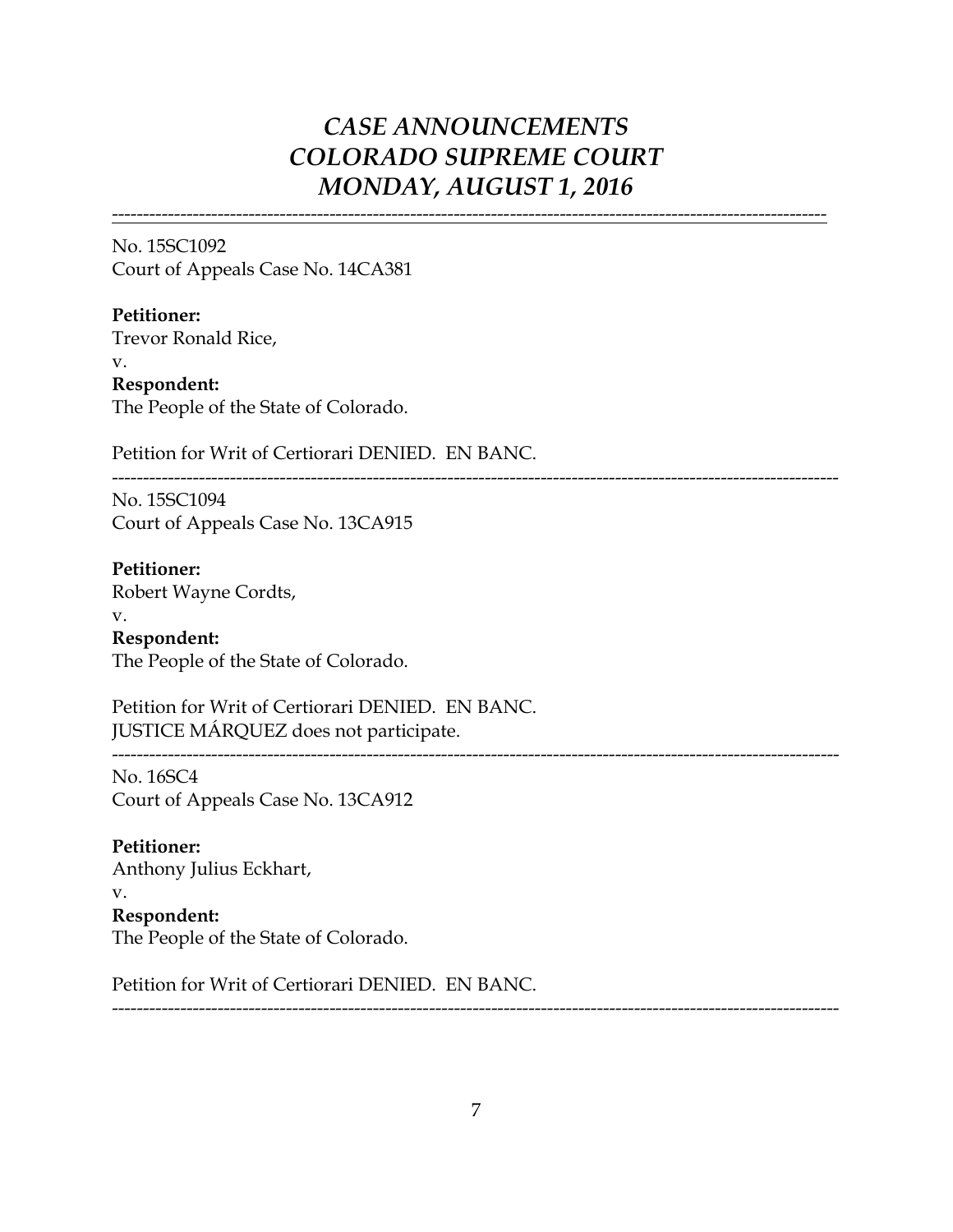-------------------------------------------------------------------------------------------------------------------

No. 16SC11 Court of Appeals Case No. 13CA1477

**Petitioner:** Andres Campuzano, v. **Respondent:** The People of the State of Colorado.

Petition for Writ of Certiorari DENIED. EN BANC.

--------------------------------------------------------------------------------------------------------------------- No. 16SC20

Court of Appeals Case No. 13CA914

**Petitioner:** Daisy Marie Coplen, v. **Respondent:**

The People of the State of Colorado.

Petition for Writ of Certiorari DENIED. EN BANC.

---------------------------------------------------------------------------------------------------------------------

No. 16SC26 Court of Appeals Case No. 13CA732

**Petitioner:** Kenneth Ray Bryant, v. **Respondent:** The People of the State of Colorado.

Petition for Writ of Certiorari DENIED. EN BANC.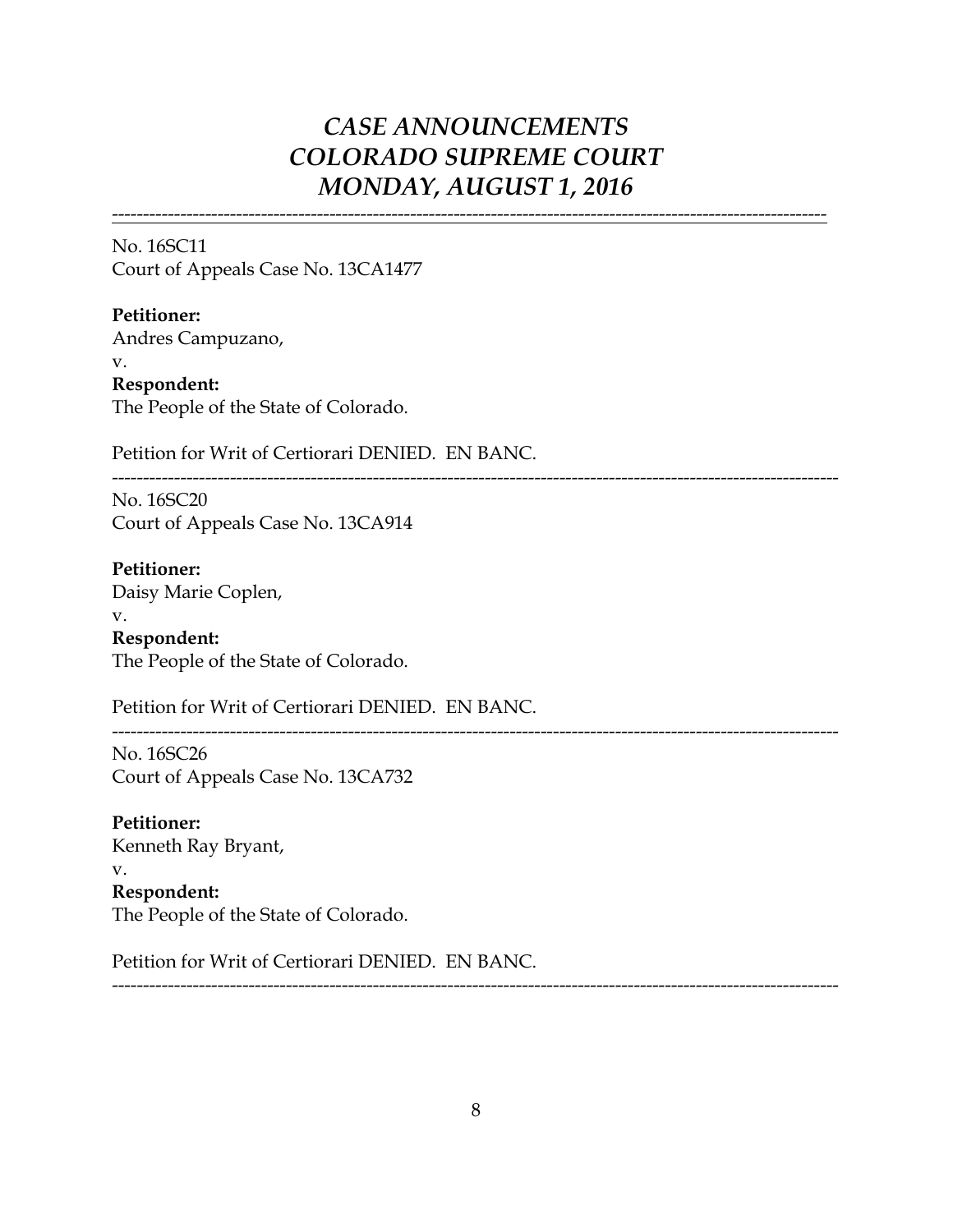-------------------------------------------------------------------------------------------------------------------

No. 16SC28 Court of Appeals Case No. 12CA2504

**Petitioner:** Tammy Garrett, v. **Respondent:** The People of the State of Colorado.

Petition for Writ of Certiorari DENIED. EN BANC.

--------------------------------------------------------------------------------------------------------------------- No. 16SC54

Court of Appeals Case No. 12CA714

**Petitioner:** Stephen Dallas Peck, v.

**Respondent:** The People of the State of Colorado.

Petition for Writ of Certiorari DENIED. EN BANC.

---------------------------------------------------------------------------------------------------------------------

No. 16SC65 Court of Appeals Case No. 13CA918

**Petitioner:** Thomas Arthur Wells, v. **Respondent:** The People of the State of Colorado.

Petition for Writ of Certiorari DENIED. EN BANC.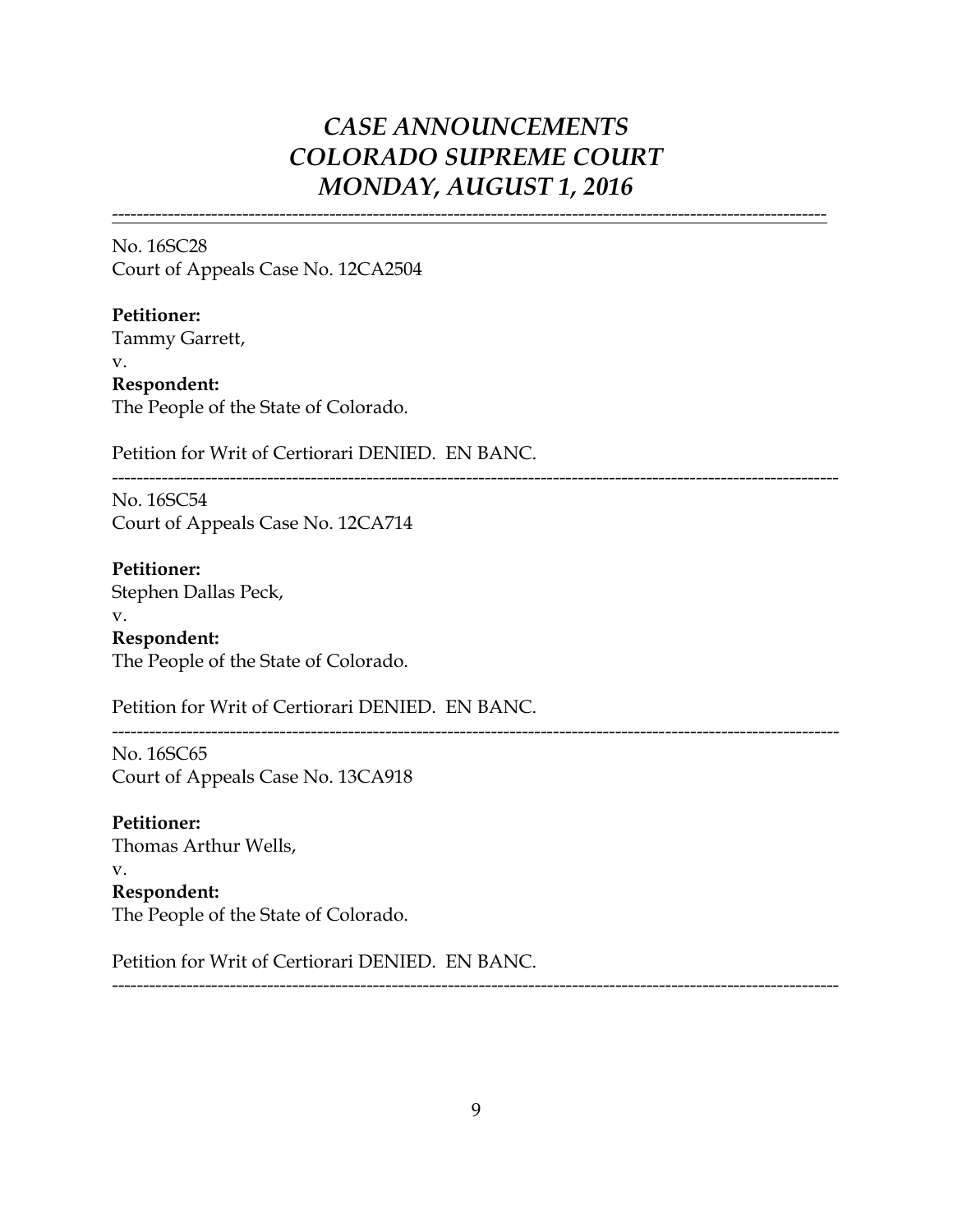-------------------------------------------------------------------------------------------------------------------

No. 16SC67 Court of Appeals Case No. 12CA2130

**Petitioner:** Christopher James Strimple, v. **Respondent:** The People of the State of Colorado.

Petition for Writ of Certiorari DENIED. EN BANC.

---------------------------------------------------------------------------------------------------------------------

No. 16SC83 Court of Appeals Case No. 14CA1911

**Petitioner:** Billy Von Hallcy,

v. **Respondent:** The People of the State of Colorado.

Petition for Writ of Certiorari DENIED. EN BANC.

---------------------------------------------------------------------------------------------------------------------

No. 16SC86 Court of Appeals Case No. 14CA1012

**Petitioner:** William V. Bashaw, v. **Respondent:** The People of the State of Colorado.

Petition for Writ of Certiorari DENIED. EN BANC.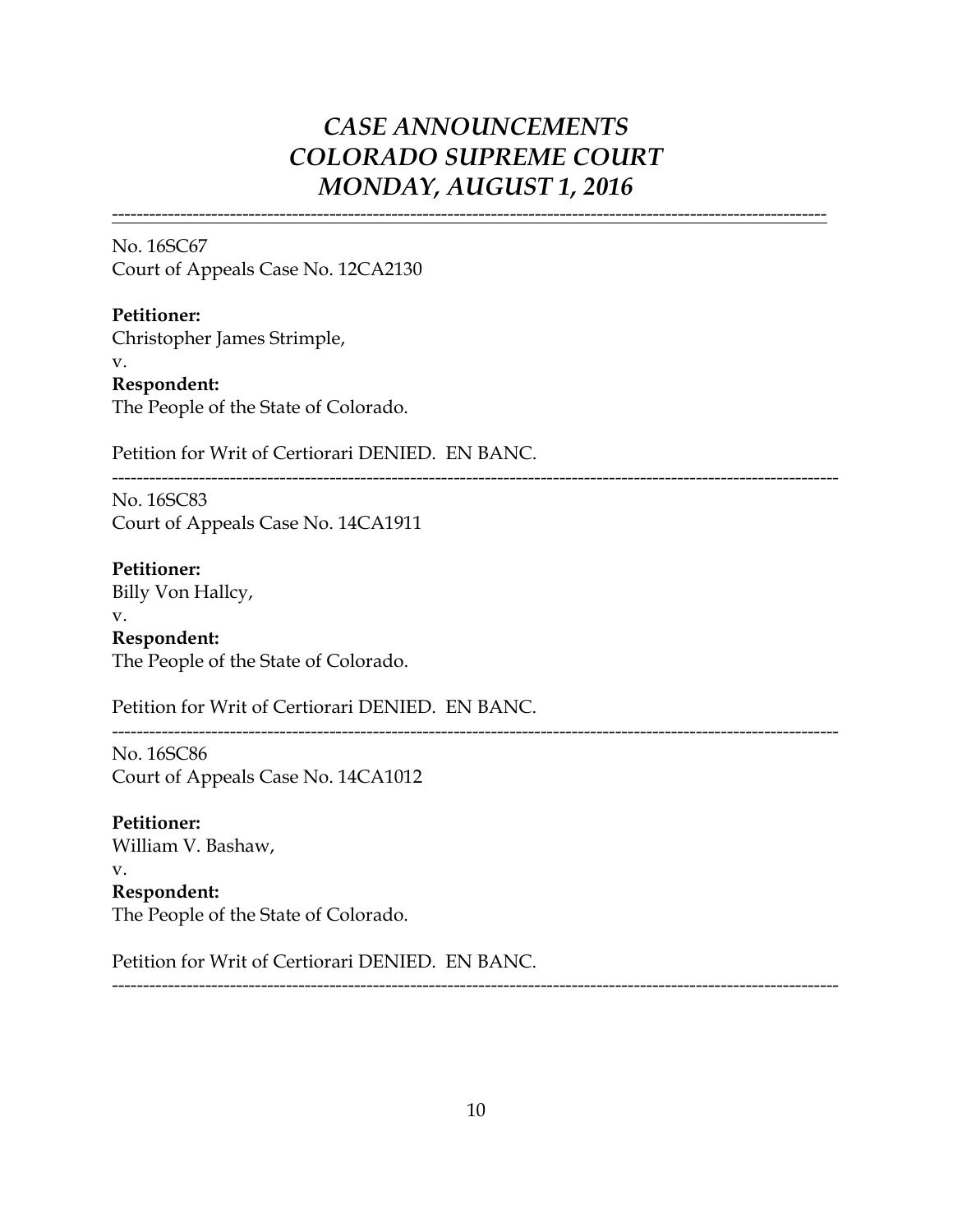-------------------------------------------------------------------------------------------------------------------

No. 16SC103 Court of Appeals Case No. 11CA1461

**Petitioner:** Kervin A. Rogers, v. **Respondent:** The People of the State of Colorado.

Petition for Writ of Certiorari DENIED. EN BANC.

---------------------------------------------------------------------------------------------------------------------

---------------------------------------------------------------------------------------------------------------------

No. 16SC104 Court of Appeals Case No. 14CA1532

**Petitioner:** Wade Chotvacs,

v. **Respondent:** Richard K. Clements.

Petition for Writ of Certiorari DENIED. EN BANC. JUSTICE MÁRQUEZ does not participate.

No. 16SC124 Boulder County District Court Case No. 14CV31240

**Petitioner:** Michael Fuller,

v.

**Respondent:** The People of the State of Colorado.

Petition for Writ of Certiorari DENIED. EN BANC.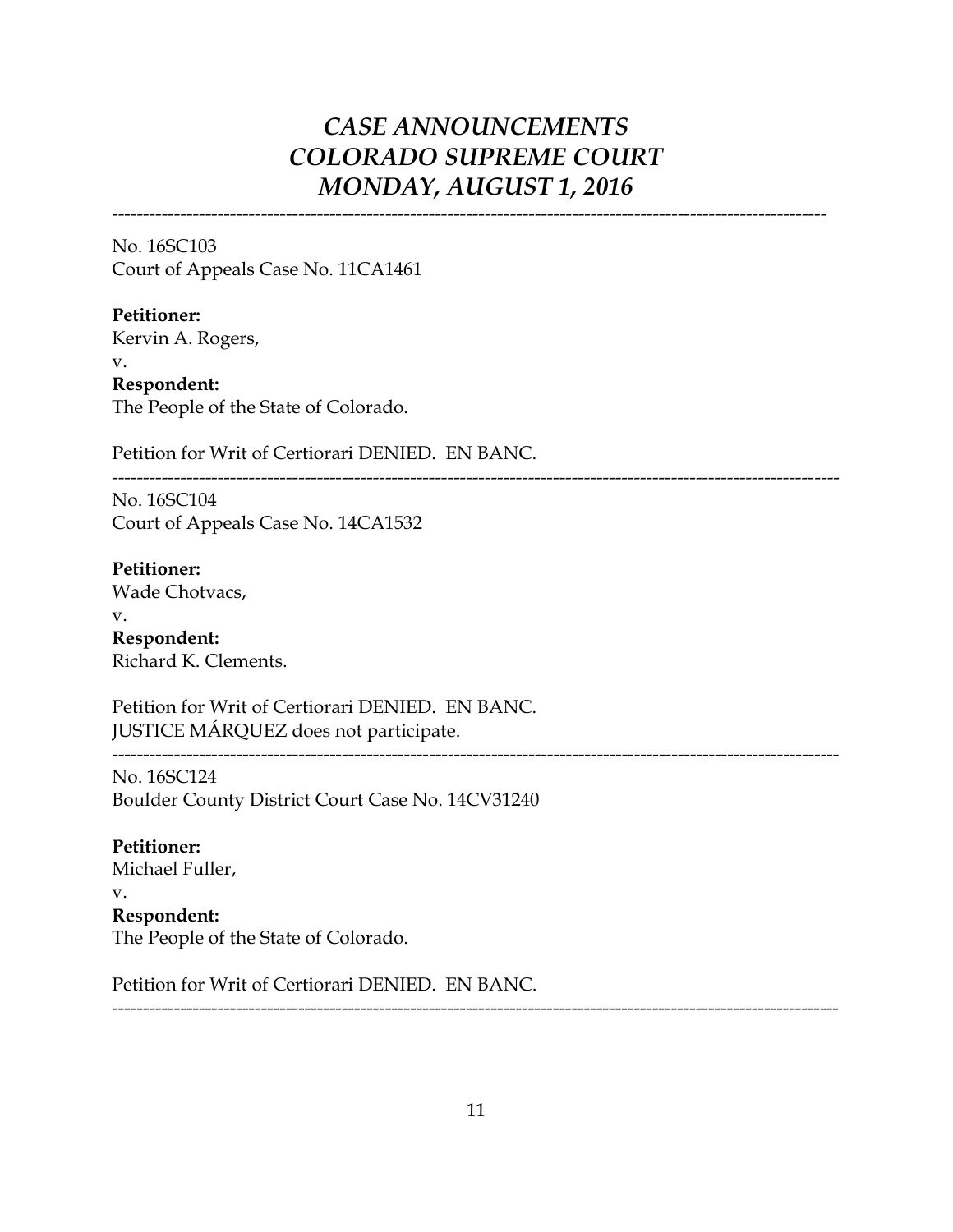-------------------------------------------------------------------------------------------------------------------

No. 16SC125 Court of Appeals Case No. 13CA2112

**Petitioner:** Ryan Allen Kelley, v. **Respondent:** The People of the State of Colorado.

Petition for Writ of Certiorari DENIED. EN BANC.

---------------------------------------------------------------------------------------------------------------------

No. 16SC127 Court of Appeals Case No. 13CA1734

**Petitioner:** Riann Adrienne Daugaard,

v. **Respondent:** The People of the State of Colorado.

Petition for Writ of Certiorari DENIED. EN BANC.

---------------------------------------------------------------------------------------------------------------------

No. 16SC128 Court of Appeals Case No. 14CA1756

**Petitioner:** Juanita Whitaker, v. **Respondent:** The People of the State of Colorado.

Petition for Writ of Certiorari DENIED. EN BANC. JUSTICE COATS does not participate.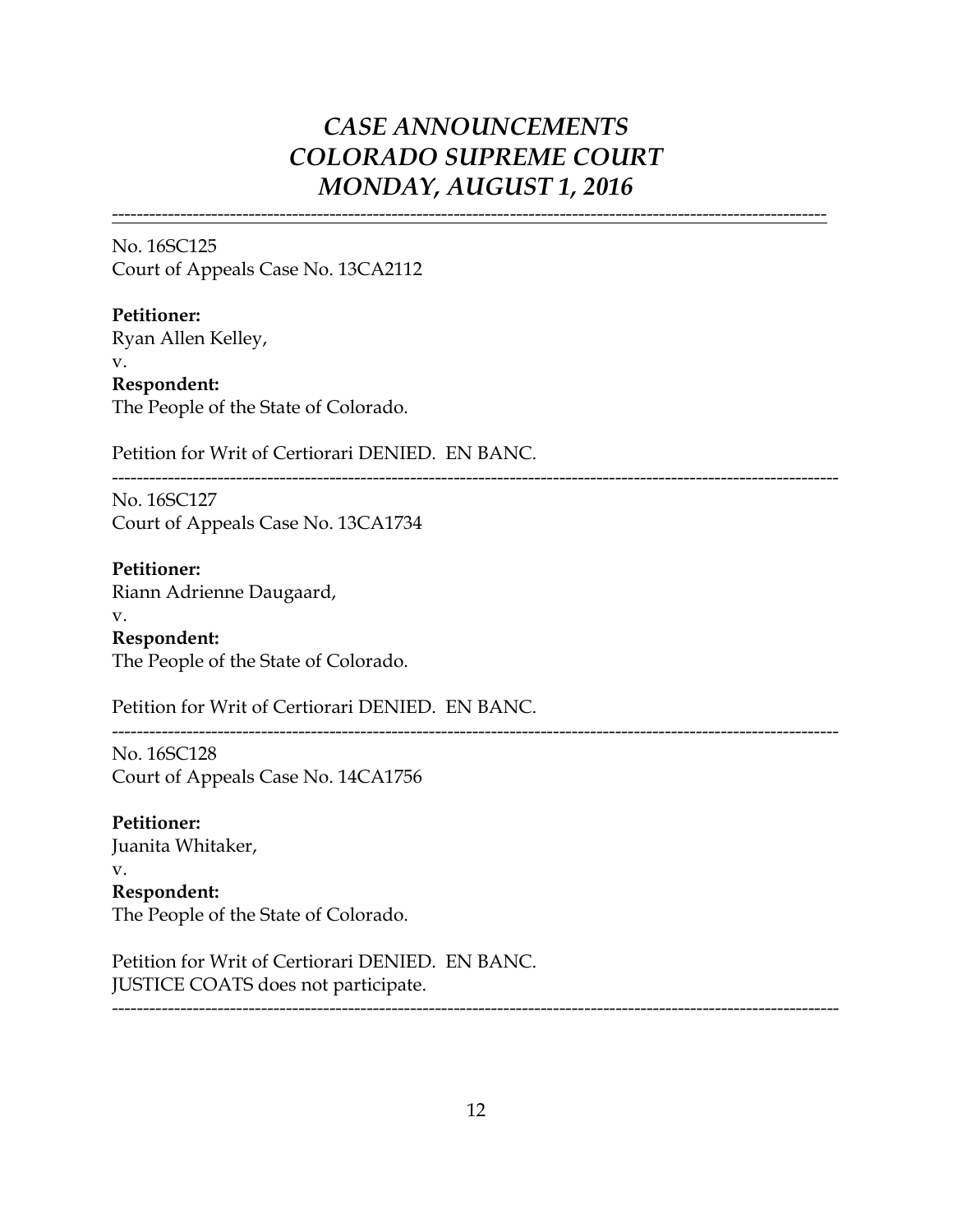-------------------------------------------------------------------------------------------------------------------

No. 16SC129 Court of Appeals Case No. 14CA2306

**Petitioner:** Christopher James Allen, v. **Respondent:** The People of the State of Colorado.

Petition for Writ of Certiorari DENIED. EN BANC.

---------------------------------------------------------------------------------------------------------------------

No. 16SC130 Court of Appeals Case No. 15CA185

**Petitioner:** Thomas Gonzales, v. **Respondent:**

The People of the State of Colorado.

Petition for Writ of Certiorari DENIED. EN BANC. JUSTICE MÁRQUEZ does not participate. ---------------------------------------------------------------------------------------------------------------------

No. 16SC131 Court of Appeals Case No. 11CA2310

**Petitioner:** Christa O'Brien, v. **Respondent:** The People of the State of Colorado.

Petition for Writ of Certiorari DENIED. EN BANC.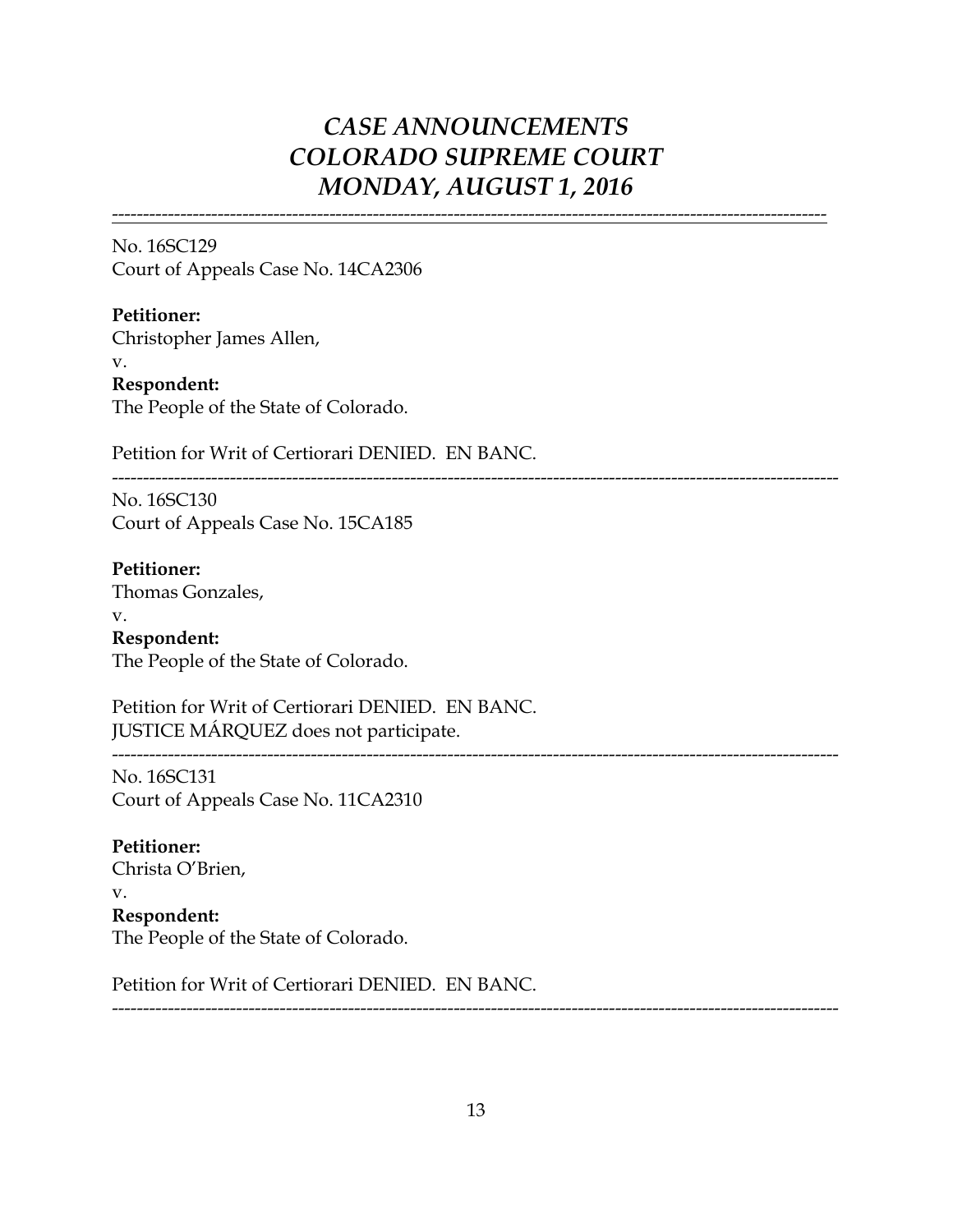-------------------------------------------------------------------------------------------------------------------

No. 16SC133 Court of Appeals Case No. 14CA972

**Petitioner:** Timothy Nicholls, v. **Respondent:** The People of the State of Colorado.

Petition for Writ of Certiorari DENIED. EN BANC.

---------------------------------------------------------------------------------------------------------------------

No. 16SC135 Court of Appeals Case No. 15CA1066

### **Petitioner:**

Jefferson County Education Association,

#### v.

**Respondents:**

Jefferson County School District R-1 and Lisa Pinto in her official capacity as Custodian of Records.

---------------------------------------------------------------------------------------------------------------------

Petition for Writ of Certiorari DENIED. EN BANC.

No. 16SC136 Court of Appeals Case No. 12CA2375

**Petitioner:** Elma Garcia,

v.

### **Respondent:**

The People of the State of Colorado.

Petition for Writ of Certiorari DENIED. EN BANC.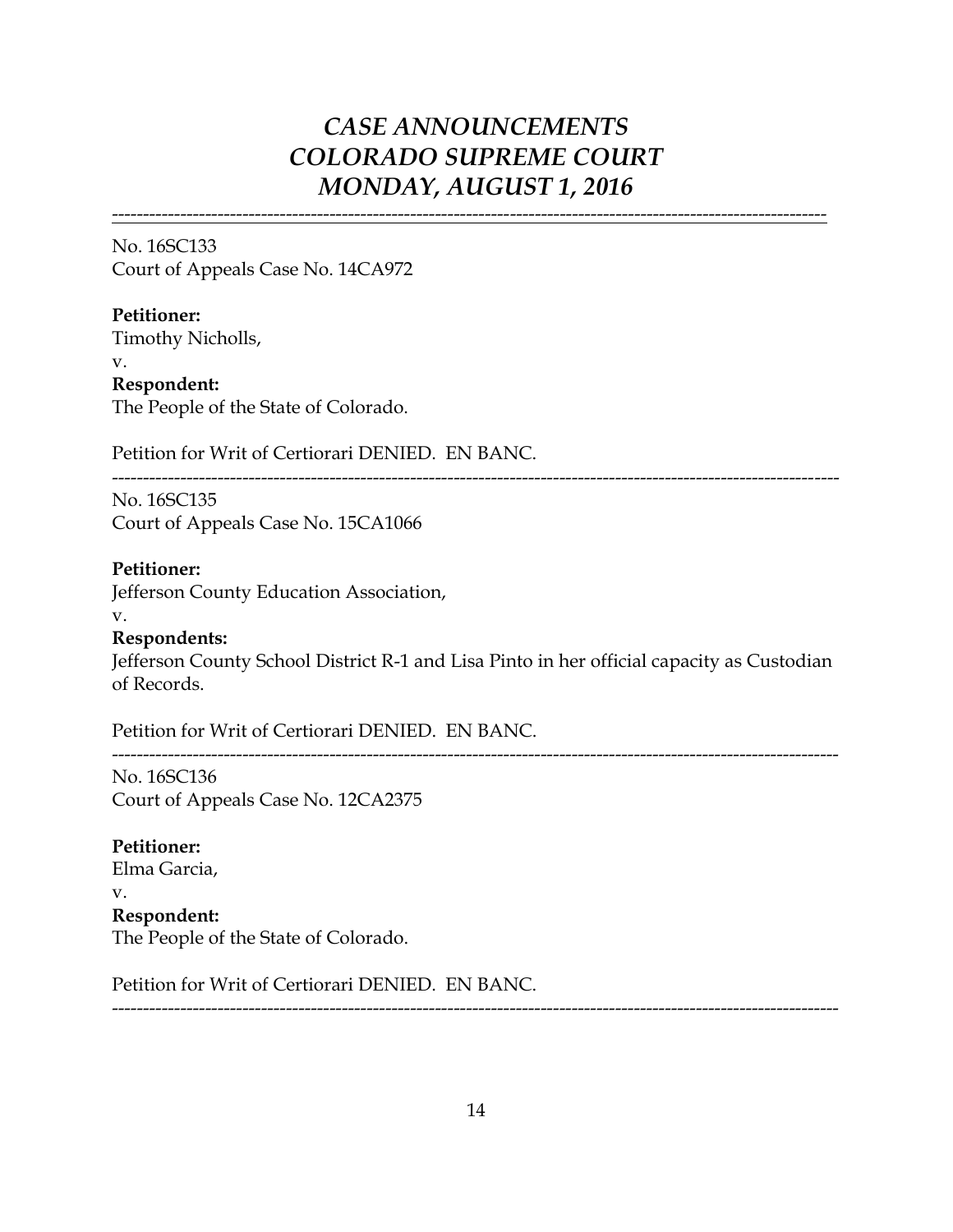-------------------------------------------------------------------------------------------------------------------

No. 16SC140 Court of Appeals Case No. 14CA154

### **Petitioners:**

William M. Peck; Darrell H. Oliver, Sr.; William Marchant; Maureen M. Marchant; William Howell, as Trustee of the Marilyn J. Howell Trust; and C. Arlene Nance, v.

### **Respondents:**

Woodmen Heights Metropolitan District No. 1; Woodmen Heights Metropolitan District No. 2; Woodmen Heights Metropolitan District No. 3; Title 32 Metropolitan Districts; KF 103-CV, a Colorado limited liability company; RS Construction & Development, Inc., f/k/a Infinity Construction & Development, Inc. a Colorado corporation; RS Holding Company LLC; Howard Family Investments, a Colorado limited liability company; Infinity Land Corporation, a Colorado corporation; H2 Land Co, LLC, a Colorado limited liability company; Keller Homes, Inc., a Colorado corporation; The City of Colorado Springs, a Colorado home rule city and municipal corporation; and Paul J. Howard.

Petition for Writ of Certiorari DENIED. EN BANC.

JUSTICE COATS would grant as to the following issues:

Whether this court's ruling in Roaring Fork Club, LLP v. St. Jude's Co., 36 P.3d 1229 (Colo. 2001), allows for a remedy other than restoration when the violating parties purposely failed to comply with any of the Roaring Fork requirements.

Whether a deeded express easement with a location-specific metes and bounds legal description can be unilaterally relocated without the consent of the dominant estate owner.

Whether the petitioners had a duty to institute a preemptive legal action to protect their legally-deeded property interests.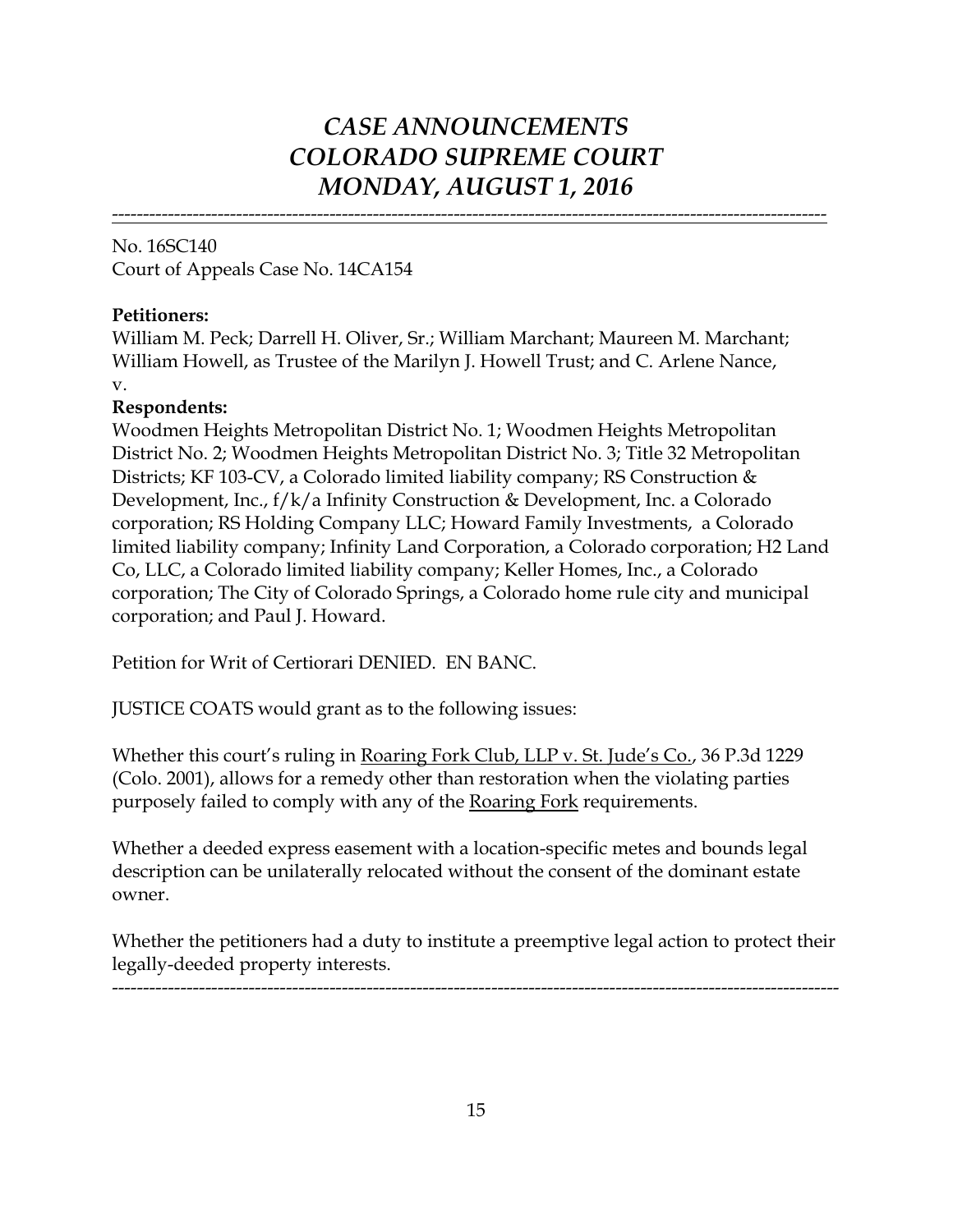-------------------------------------------------------------------------------------------------------------------

No. 16SC142 Weld County District Court Case No. 15CV30343

**Petitioner:**

Halina Morley,

v.

**Respondent:** The People of the State of Colorado.

Petition for Writ of Certiorari DENIED. EN BANC.

---------------------------------------------------------------------------------------------------------------------

No. 16SC147 Court of Appeals Case No. 14CA2028

**Petitioner:**

Oscar Herrera,

v. **Respondent:**

The People of the State of Colorado.

Petition for Writ of Certiorari DENIED. EN BANC.

---------------------------------------------------------------------------------------------------------------------

No. 16SC149 Court of Appeals Case No. 14CA1222

**Petitioner:** Zachary Justin Fournier, v. **Respondent:** The People of the State of Colorado.

Petition for Writ of Certiorari DENIED. EN BANC.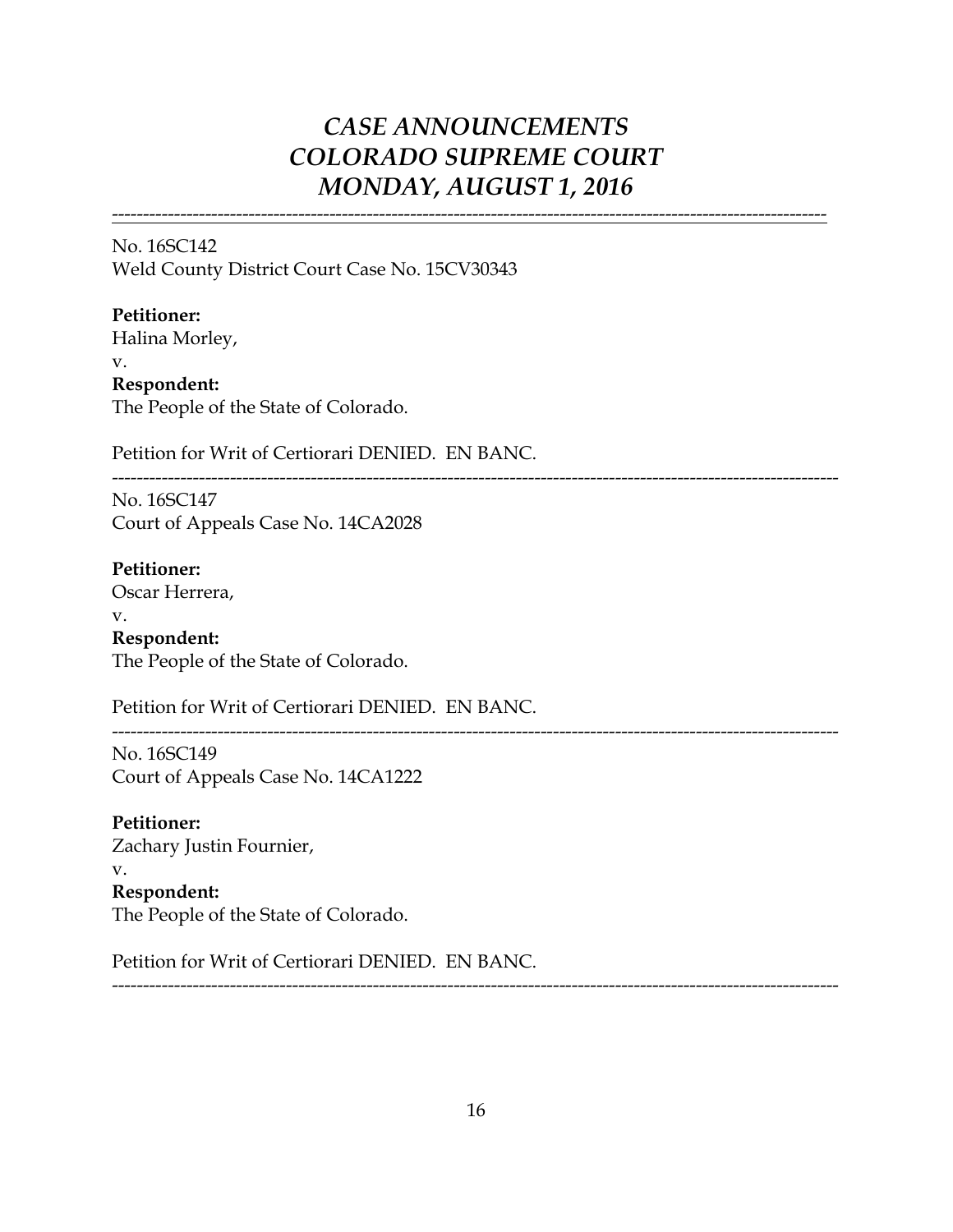-------------------------------------------------------------------------------------------------------------------

No. 16SC151 El Paso County District Case No. 15CV335

**Petitioner:**

Timothy C. Dietz, v. **Respondent:** City of Colorado Springs Municipal Court.

Petition for Writ of Certiorari DENIED. EN BANC.

---------------------------------------------------------------------------------------------------------------------

---------------------------------------------------------------------------------------------------------------------

No. 16SC152 Court of Appeals Case No. 12CA1795

**Petitioner:** Douglas Alan Glaser, v. **Respondent:**

The People of the State of Colorado.

Petition for Writ of Certiorari DENIED. EN BANC. JUSTICE HOOD does not participate.

No. 16SC153 Jefferson County District Court Case No. 15CV30751

**Petitioner:** Stephen Euler,

v. **Respondent:** The People of the State of Colorado.

Petition for Writ of Certiorari DENIED. EN BANC.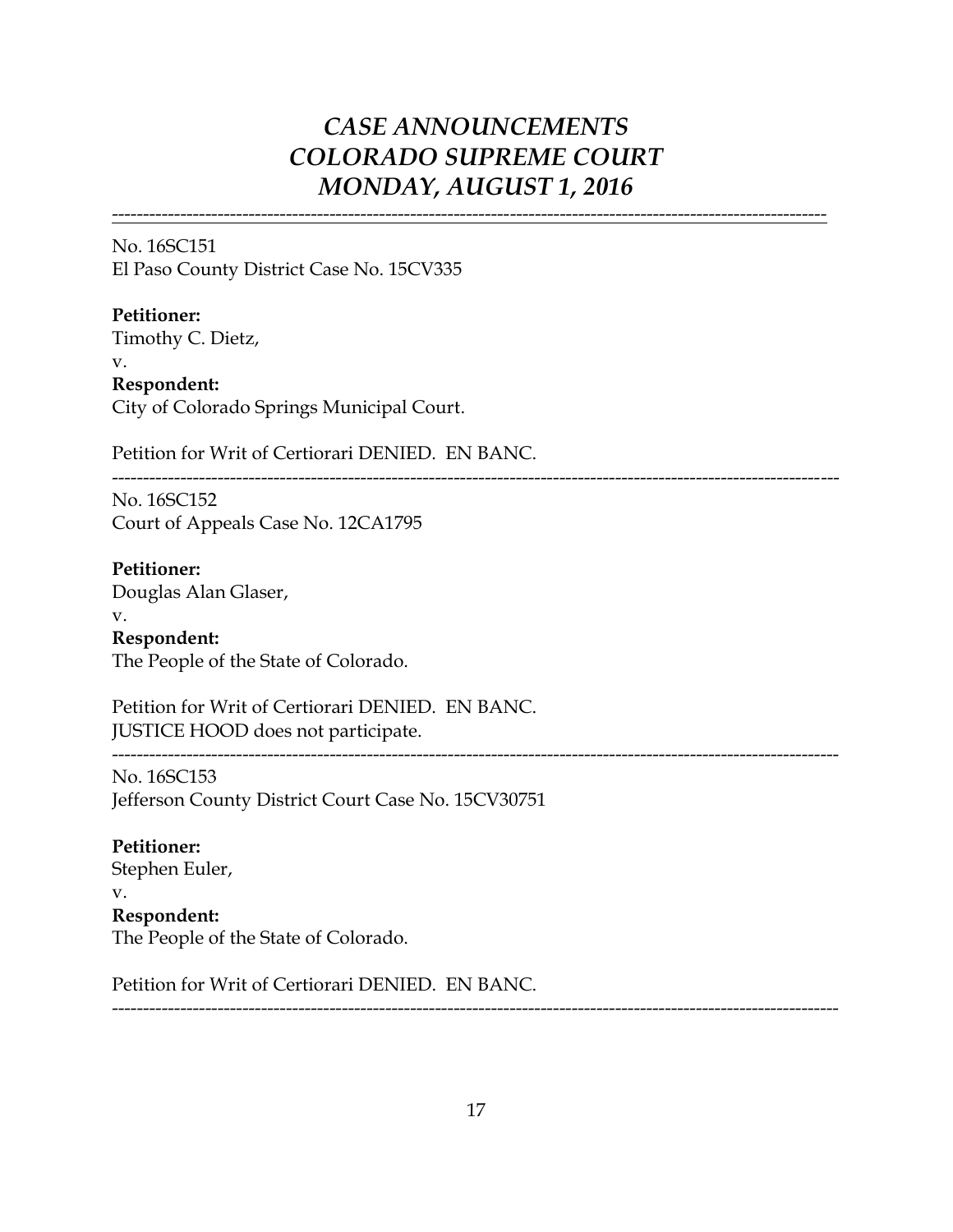-------------------------------------------------------------------------------------------------------------------

No. 16SC154 Court of Appeals Case No. 13CA955

**Petitioner:** Reese Robinson Slade, v. **Respondent:** The People of the State of Colorado.

Petition for Writ of Certiorari DENIED. EN BANC.

---------------------------------------------------------------------------------------------------------------------

No. 16SC157 Court of Appeals Case No. 13CA293

**Petitioner:** Gaston Garcia,

v. **Respondent:** The People of the State of Colorado.

Petition for Writ of Certiorari DENIED. EN BANC.

---------------------------------------------------------------------------------------------------------------------

No. 16SC159 District Court, City and County of Denver, Case No. 14CV33863

**Petitioner:** The People of the State of Colorado, v. **Respondent:** Mark Spomer.

Petition for Writ of Certiorari DENIED. EN BANC.

JUSTICE EID would grant as to the following issue:

Whether the unit of prosecution for the offense of indecent exposure is the number of "exposures" or the number of victims who observed the exposure.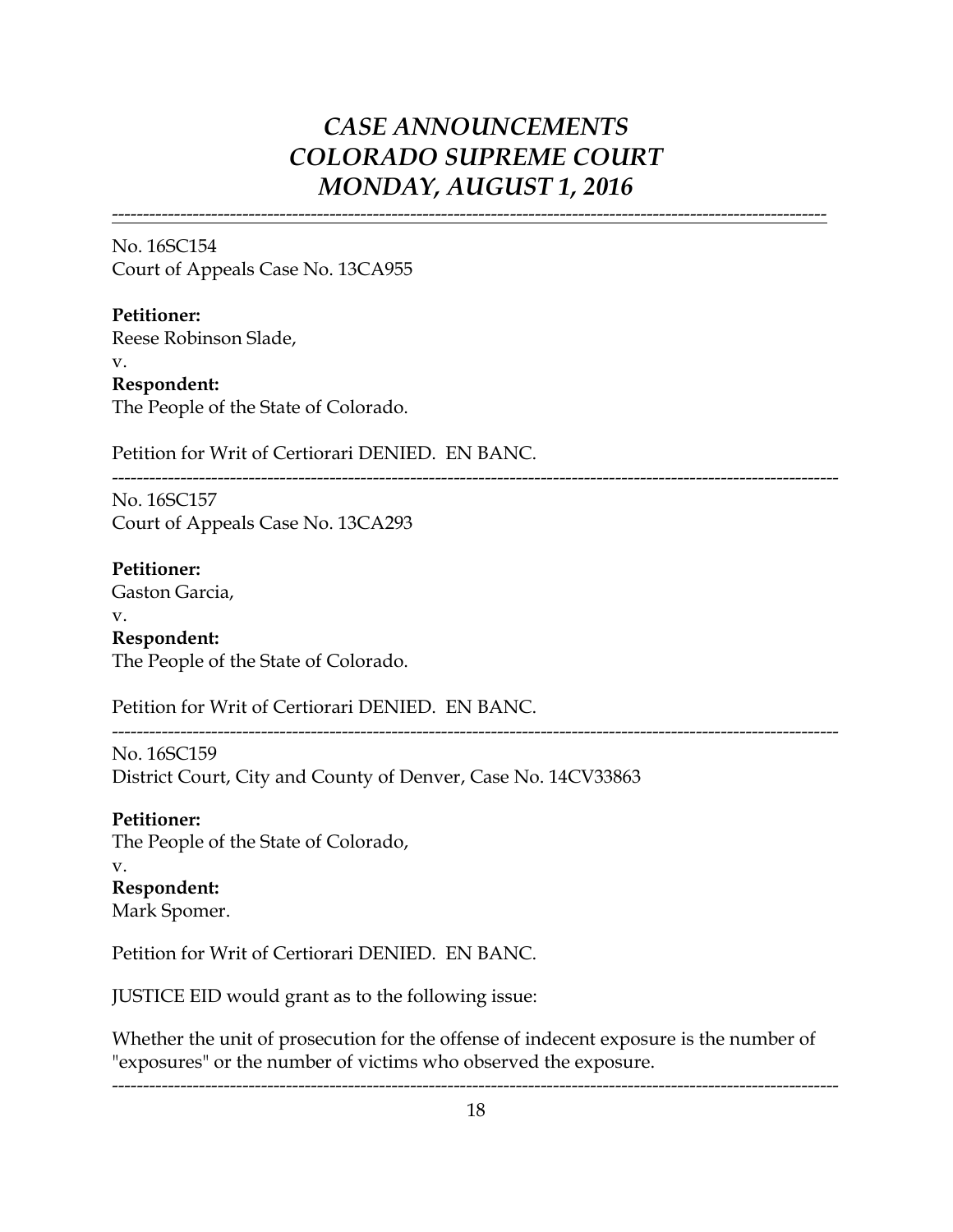-------------------------------------------------------------------------------------------------------------------

No. 16SC161 Court of Appeals Case No. 14CA2108

### **Petitioner:**

Arthur Robinson, v.

**Respondents:**

University of Colorado Denver, Information Technology Services, and State Personnel Board.

Petition for Writ of Certiorari DENIED. EN BANC.

---------------------------------------------------------------------------------------------------------------------

---------------------------------------------------------------------------------------------------------------------

No. 16SC164 Court of Appeals Case No. 14CA1864

**Petitioner:** Levolia Londell Hayes, v. **Respondent:**

The People of the State of Colorado.

Petition for Writ of Certiorari DENIED. EN BANC.

No. 16SC169 Court of Appeals Case No. 14CA1616

**Petitioner:** Luke M. Barela, v. **Respondent:** The People of the State of Colorado.

Petition for Writ of Certiorari DENIED. EN BANC.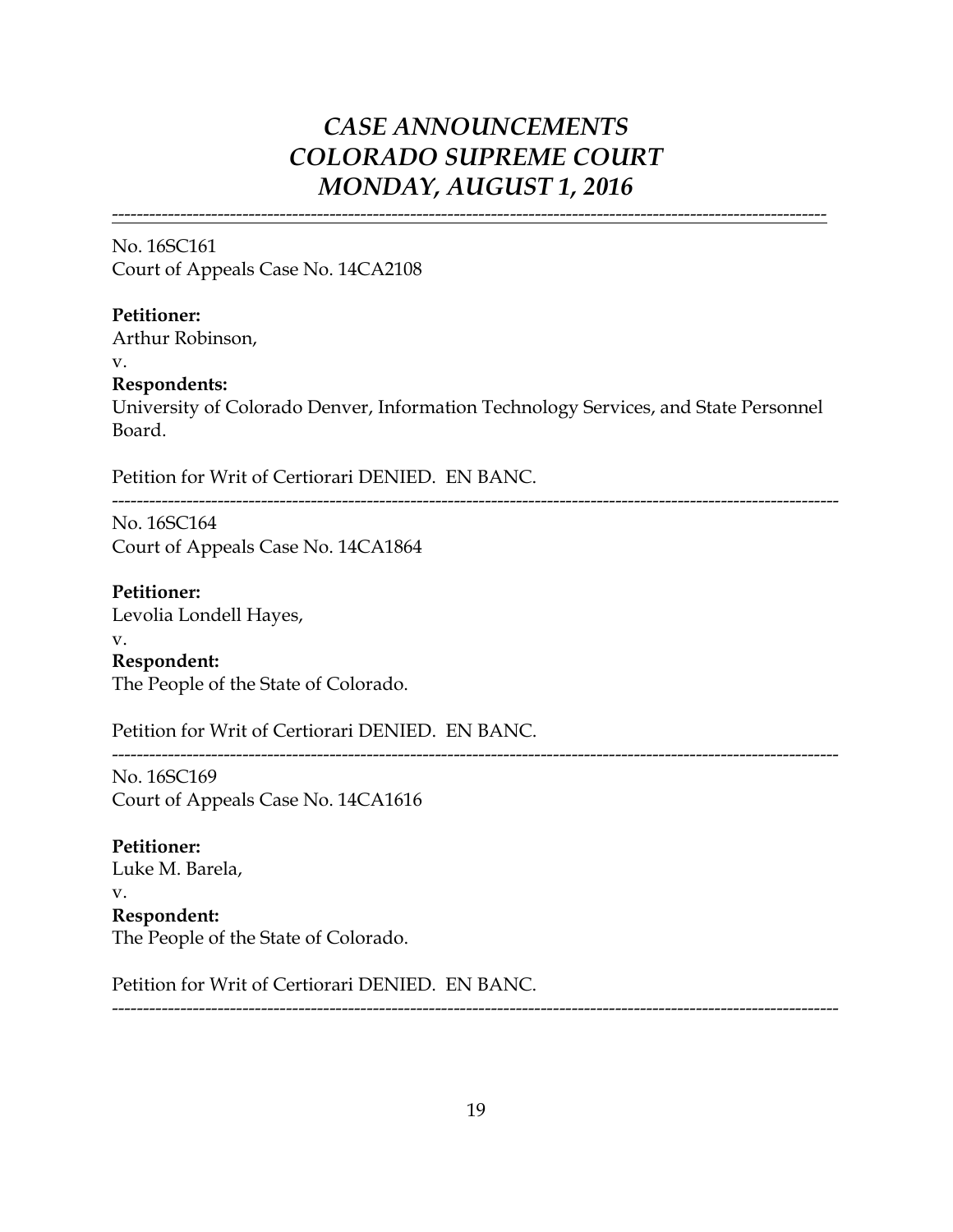-------------------------------------------------------------------------------------------------------------------

No. 16SC173 Court of Appeals Case No. 13CA1483

**Petitioner:** Julian Zamarripa, v. **Respondent:** The People of the State of Colorado.

Petition for Writ of Certiorari DENIED. EN BANC.

---------------------------------------------------------------------------------------------------------------------

No. 16SC174 Court of Appeals Case No. 13CA1217

**Petitioner:** Demetrio Castro-Cruz, v. **Respondent:** The People of the State of Colorado.

Petition for Writ of Certiorari DENIED. EN BANC.

---------------------------------------------------------------------------------------------------------------------

No. 16SC175 Court of Appeals Case No. 13CA917

**Petitioner:** Tracy Anaya, v. **Respondent:** The People of the State of Colorado.

Petition for Writ of Certiorari DENIED. EN BANC.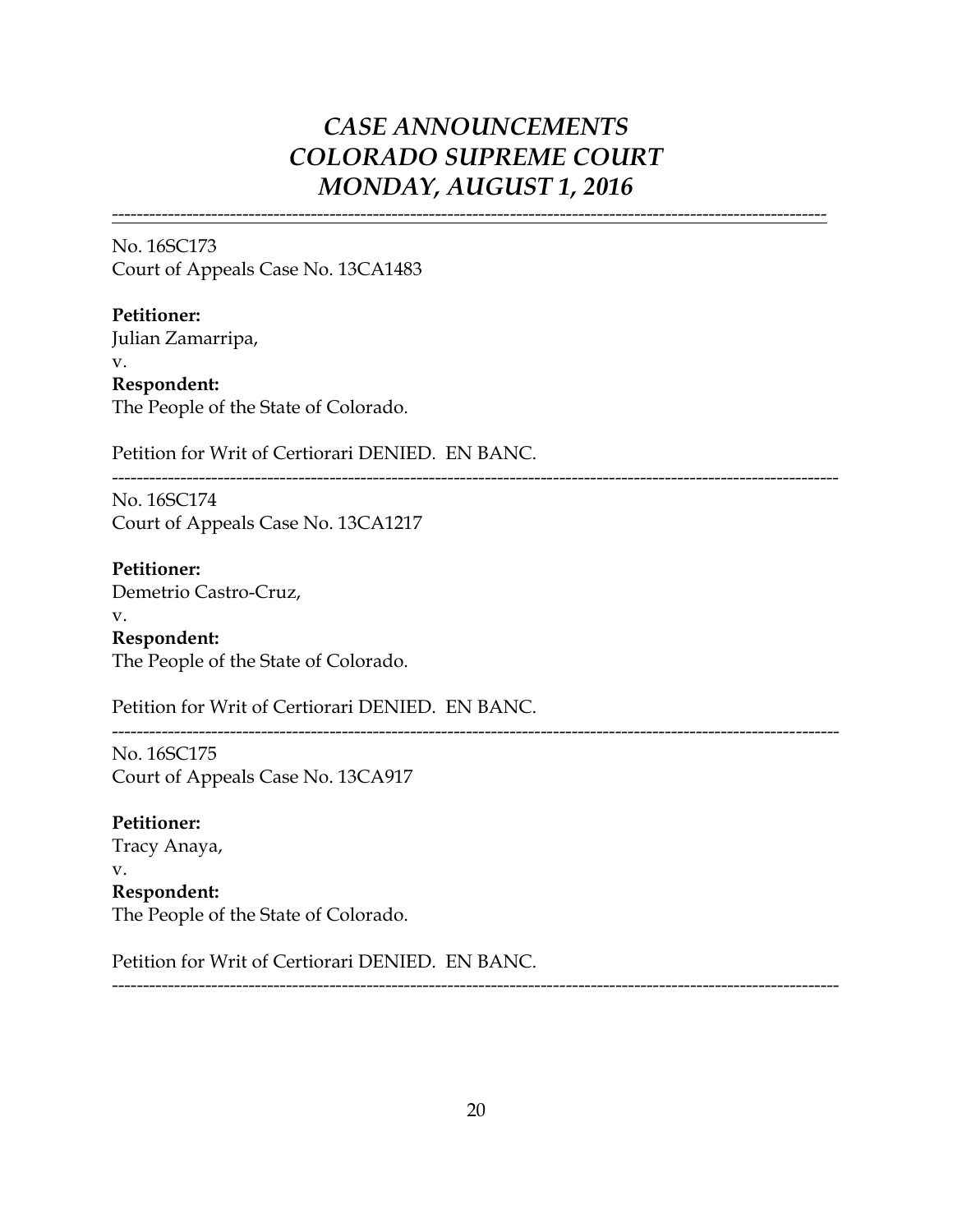-------------------------------------------------------------------------------------------------------------------

No. 16SC176 Jefferson County District Court Case No. 15CV30878

### **Petitioner:**

David Norris,

v. **Respondent:** The People of the State of Colorado.

Petition for Writ of Certiorari DENIED. EN BANC.

---------------------------------------------------------------------------------------------------------------------

---------------------------------------------------------------------------------------------------------------------

No. 16SC179 Court of Appeals Case No. 14CA1059

**Petitioner:** Clifford Johnson,

v. **Respondent:** The People of the State of Colorado.

Petition for Writ of Certiorari DENIED. EN BANC. JUSTICE HOOD does not participate.

No. 16SC181 Court of Appeals Case No. 13CA2266

**Petitioner:** Wayne M. Klinck, v. **Respondent:** The People of the State of Colorado.

Petition for Writ of Certiorari DENIED. EN BANC. JUSTICE HOOD does not participate.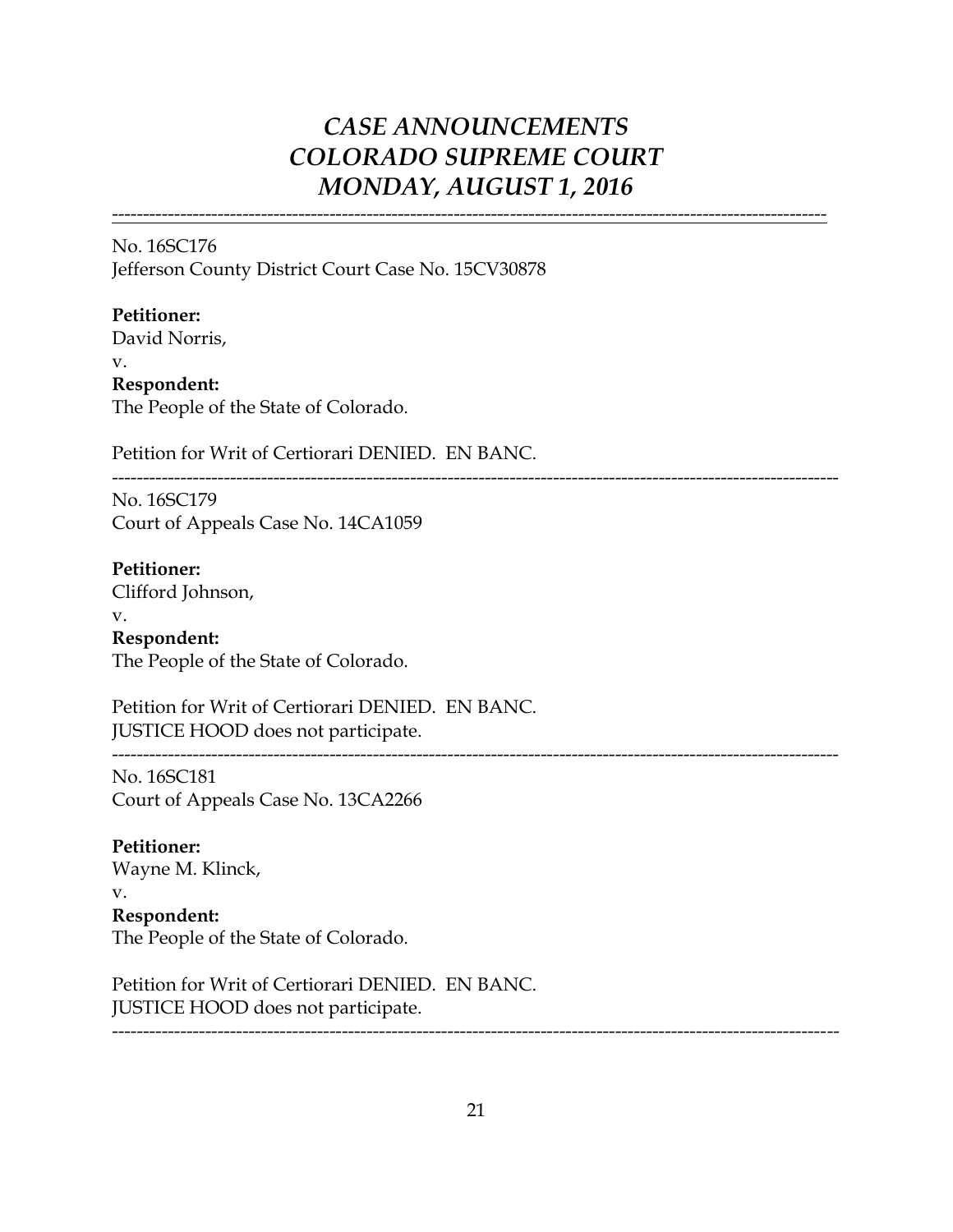-------------------------------------------------------------------------------------------------------------------

No. 16SC182 Court of Appeals Case No. 14CA866

**Petitioner:** Francisco Scott David Roybal, v. **Respondent:** The People of the State of Colorado.

Petition for Writ of Certiorari DENIED. EN BANC.

---------------------------------------------------------------------------------------------------------------------

No. 16SC192 Court of Appeals Case No. 13CA352

**Petitioner:** Eucario Alberto Fonseca-Martinez,

v. **Respondent:** The People of the State of Colorado.

Petition for Writ of Certiorari DENIED. EN BANC.

---------------------------------------------------------------------------------------------------------------------

No. 16SC194 Court of Appeals Case No. 15CA737

**Petitioner:** Danny Russell Cook, v. **Respondent:** The People of the State of Colorado.

Petition for Writ of Certiorari DENIED. EN BANC.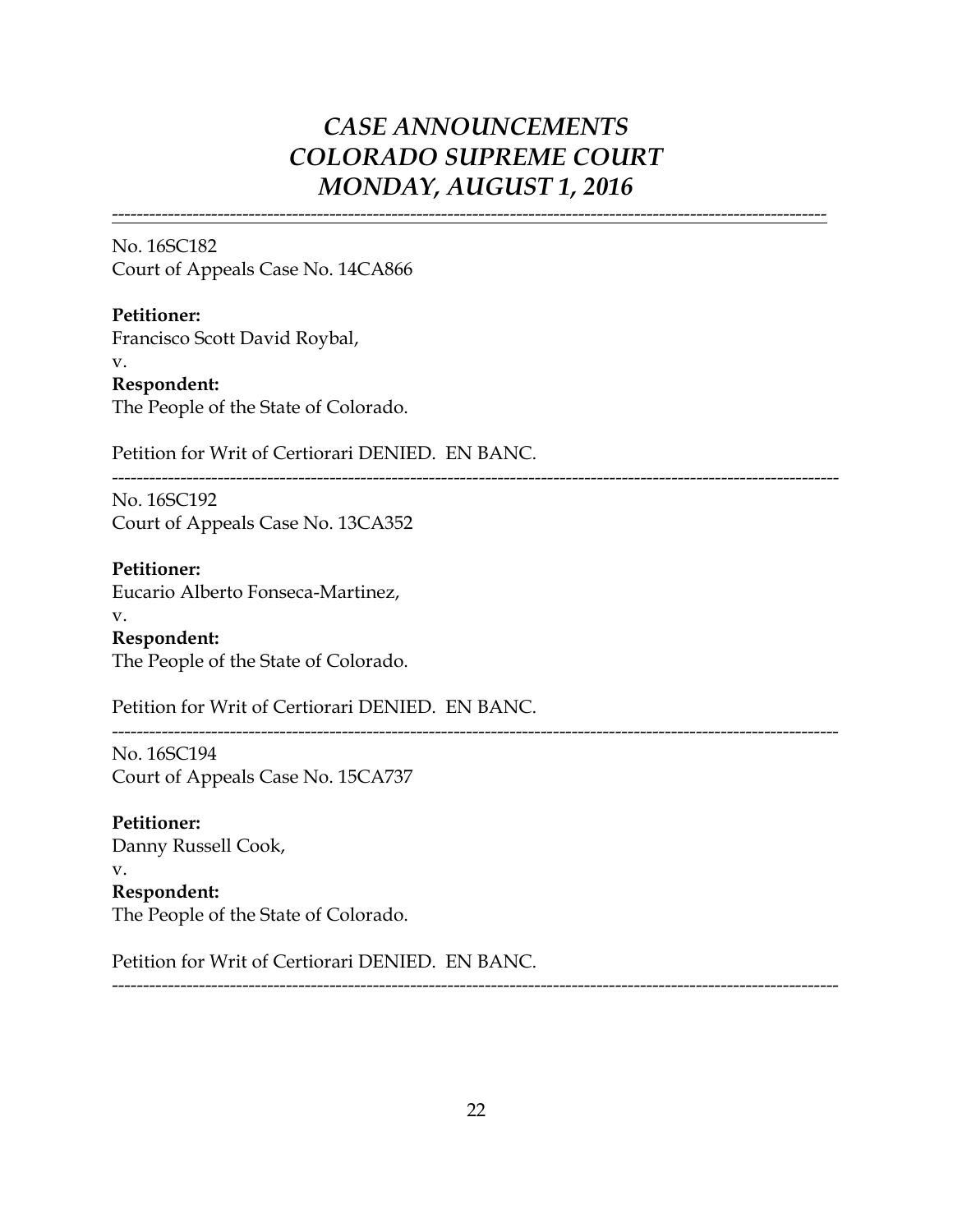-------------------------------------------------------------------------------------------------------------------

No. 16SC195 Court of Appeals Case No. 14CA579

**Petitioner:** Joseph Scott Carter, v. **Respondent:** The People of the State of Colorado.

Petition for Writ of Certiorari DENIED. EN BANC.

---------------------------------------------------------------------------------------------------------------------

---------------------------------------------------------------------------------------------------------------------

No. 16SC197 Court of Appeals Case No. 13CA2355

**Petitioner:** Robert Wayne Robinson,

v. **Respondent:** The People of the State of Colorado.

Petition for Writ of Certiorari DENIED. EN BANC. JUSTICE HOOD does not participate.

### No. 16SC198

Court of Appeals Case No. 12CA2516

### **Petitioner:**

Steven Lawrence Padilla,

#### v. **Respondent:**

The People of the State of Colorado.

Petition for Writ of Certiorari DENIED. EN BANC.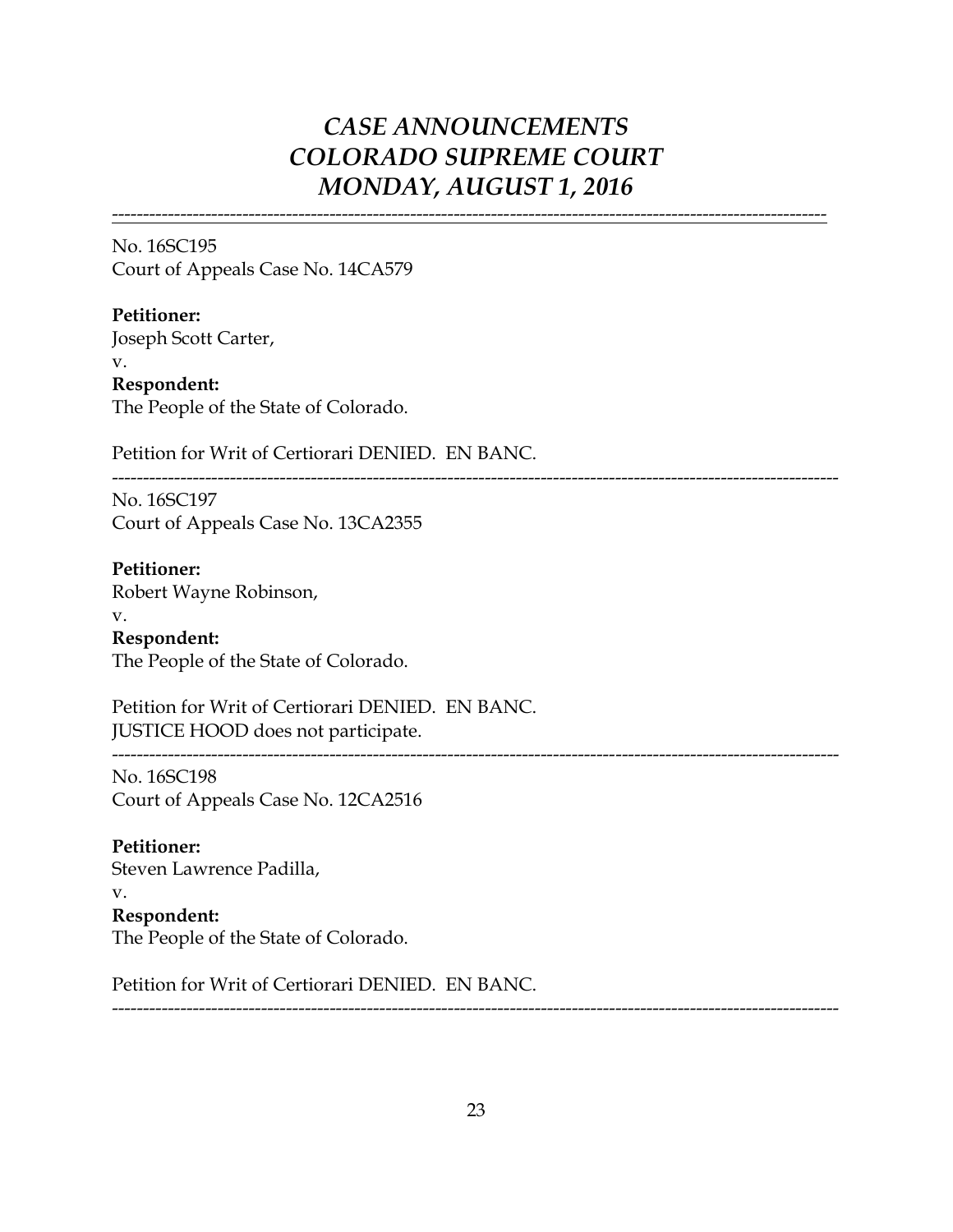-------------------------------------------------------------------------------------------------------------------

No. 16SC199 Court of Appeals Case No. 13CA1116

**Petitioner:** Jeffrey Charles Crissman, v. **Respondent:** The People of the State of Colorado.

Petition for Writ of Certiorari DENIED. EN BANC.

---------------------------------------------------------------------------------------------------------------------

No. 16SC200 Court of Appeals Case No. 13CA2109

**Petitioner:** Jeannette Silvia, v.

**Respondent:** The People of the State of Colorado.

Petition for Writ of Certiorari DENIED. EN BANC.

---------------------------------------------------------------------------------------------------------------------

No. 16SC202 Arapahoe County District Court Case No. 14CV33222

**Petitioner:** Charlotte Bustos, v. **Respondent:** The People of the State of Colorado.

Petition for Writ of Certiorari DENIED. EN BANC.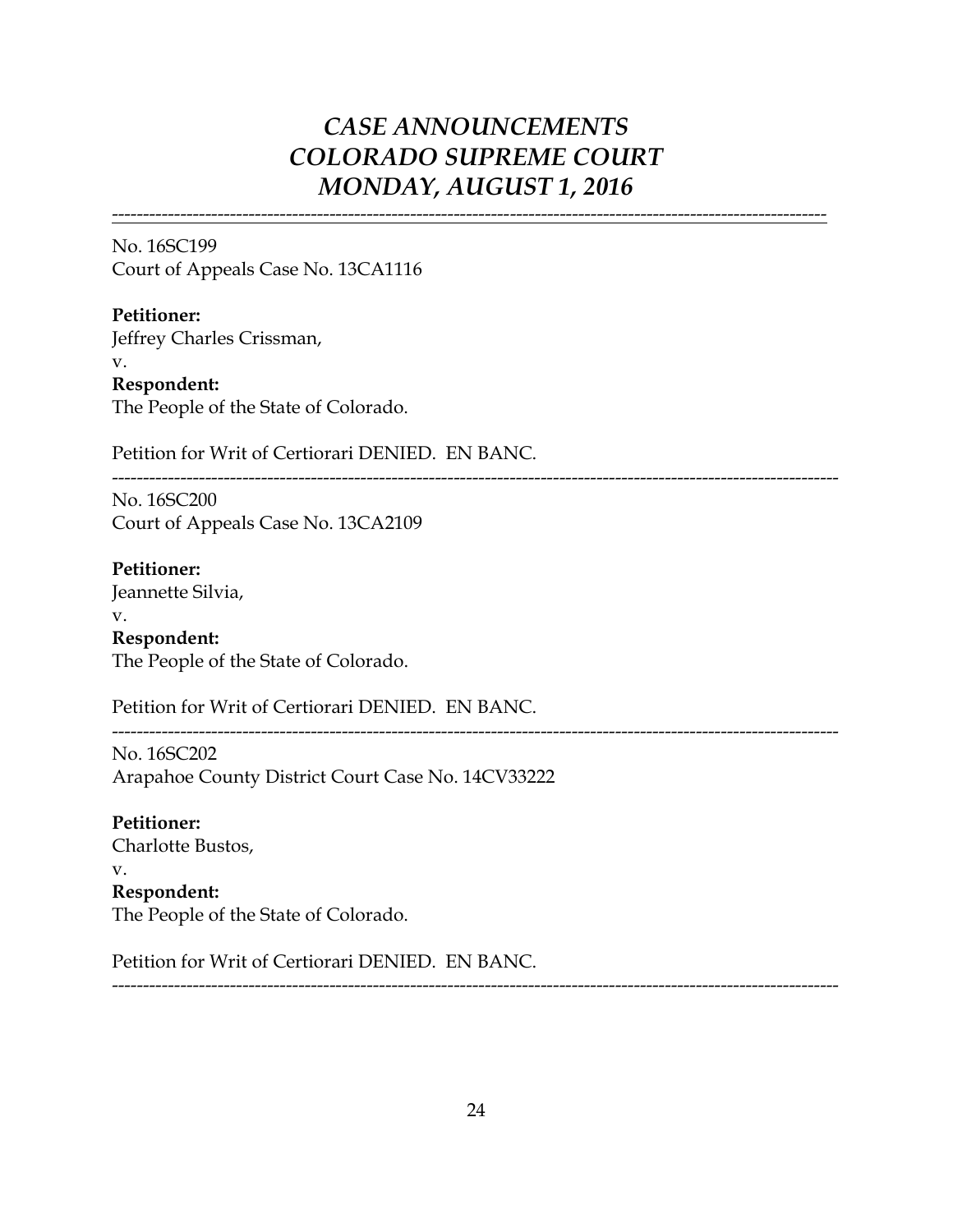-------------------------------------------------------------------------------------------------------------------

No. 16SC204 Jefferson County District Court Case No. 15CV31339

**Petitioners:** Tony Armenta and Kathy Armenta, v. **Respondent:** Kristen Holmberg.

Petition for Writ of Certiorari DENIED. EN BANC.

---------------------------------------------------------------------------------------------------------------------

---------------------------------------------------------------------------------------------------------------------

No. 16SC205 Court of Appeals Case No. 13CA1369

**Petitioner:** Charles Garrison, v.

**Respondent:** The People of the State of Colorado.

Petition for Writ of Certiorari DENIED. EN BANC. JUSTICE MÁRQUEZ does not participate.

No. 16SC208 Court of Appeals Case No. 13CA1766

**Petitioner:** Spencer Braxton, v. **Respondent:** The People of the State of Colorado.

Petition for Writ of Certiorari DENIED. EN BANC.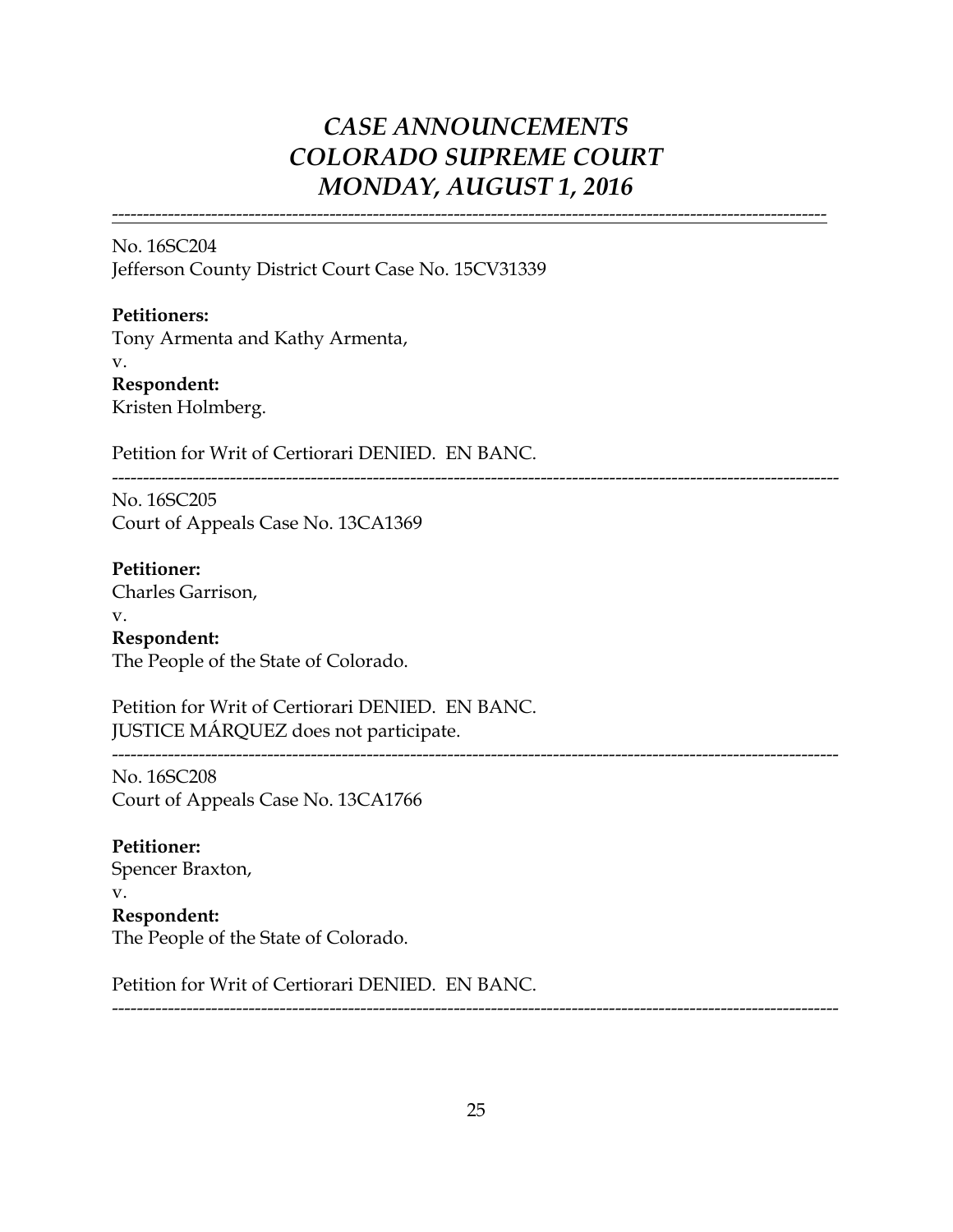-------------------------------------------------------------------------------------------------------------------

No. 16SC209 Court of Appeals Case No. 14CA2294

**Petitioner:** Jose Antonio Lopez-Gutierrez, v. **Respondent:** The People of the State of Colorado.

Petition for Writ of Certiorari DENIED. EN BANC.

---------------------------------------------------------------------------------------------------------------------

No. 16SC278 Court of Appeals Case No. 13CA1830

**Petitioner:** Stephen Forrest Ogden, v. **Respondent:** The People of the State of Colorado.

Petition for Writ of Certiorari DENIED. EN BANC.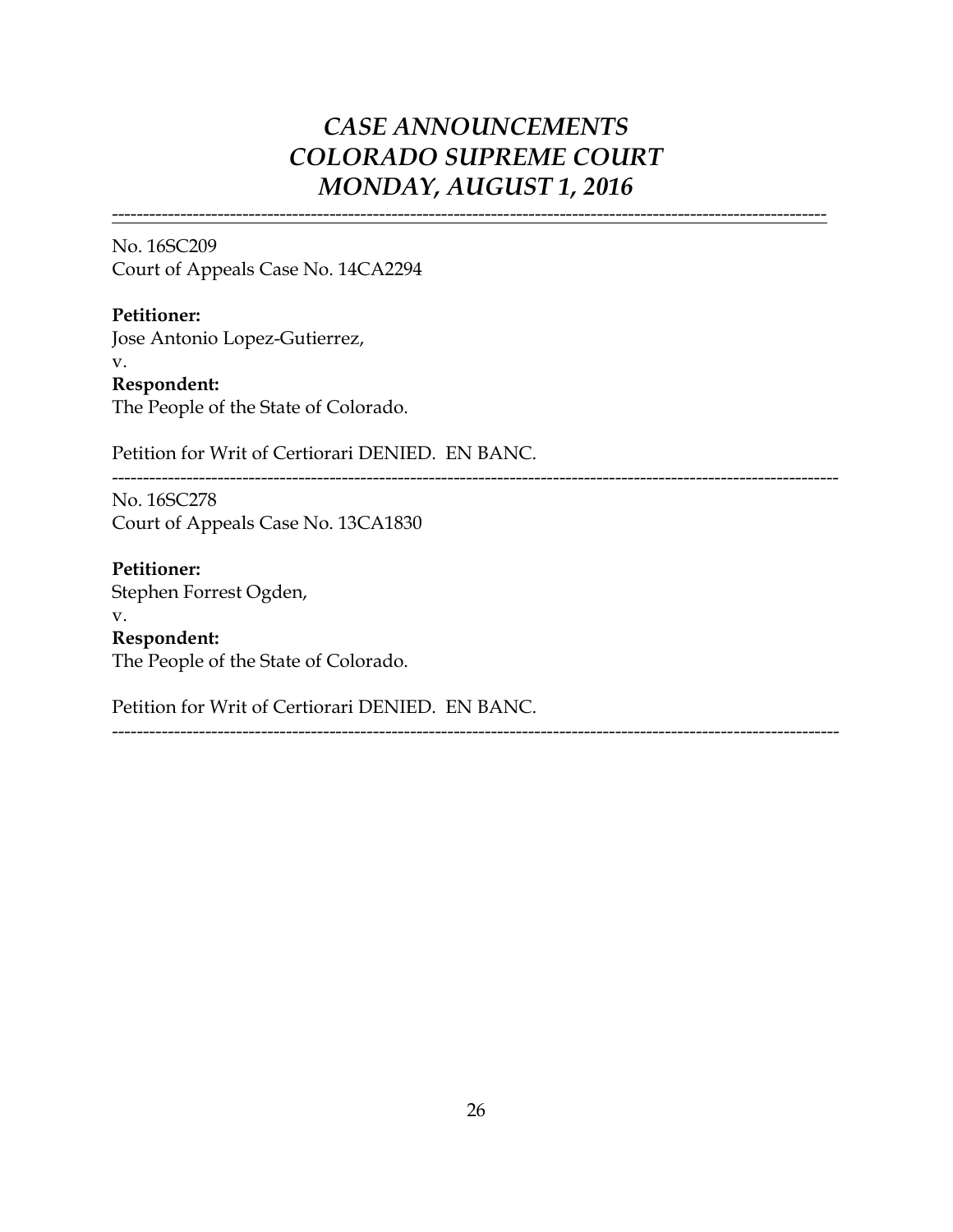-------------------------------------------------------------------------------------------------------------------

No. 16SC283 Court of Appeals Case No. 15CA1165

**Petitioner:** Youngquist Brothers Oil and Gas, Inc., v. **Respondents:** Industrial Claim Appeals Office and Travis Miner.

Petition for Writ of Certiorari GRANTED. EN BANC.

Summary of the Issue:

[REFRAMED] Whether the court of appeals erred in concluding that Colorado has jurisdiction to award benefits for out-of-state work-related injuries and impose a statutory penalty on the employer under the Worker's Compensation Act, section 8-41- 204, C.R.S. (2015), when the employer is not a citizen of Colorado, has no offices or operations in Colorado, but hired a Colorado citizen within the state.

---------------------------------------------------------------------------------------------------------------------

DENIED AS TO ALL OTHER ISSUES.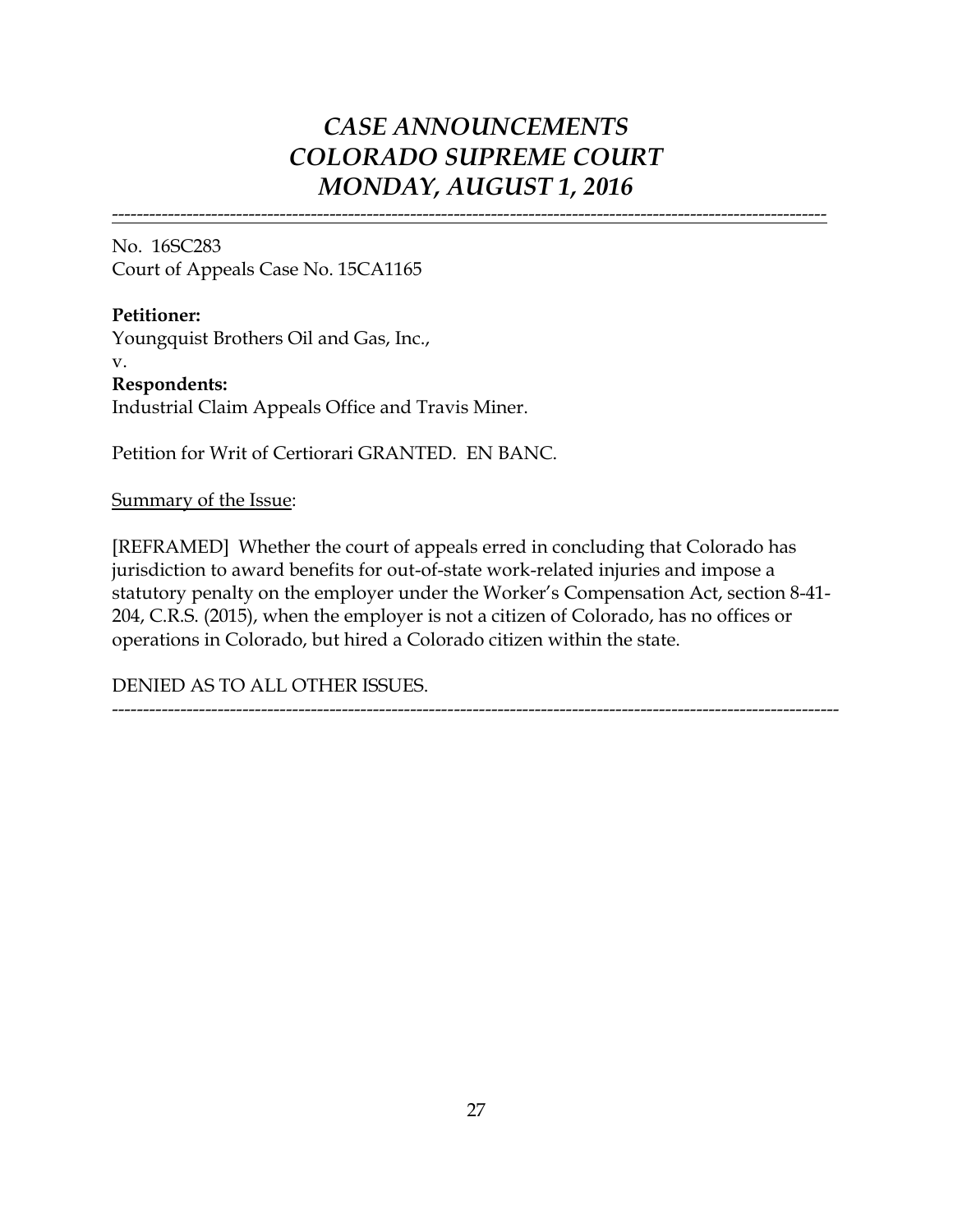-------------------------------------------------------------------------------------------------------------------

No. 16SC287 Court of Appeals Case Nos. 14CA2454, 14CA2455, 14CA2456 & 14CA2457

### **Petitioner:**

The People of the State of Colorado, **In the Interest of Minor Children:** E.M., L.M., and E.J.M., and Concerning **Respondent:** L.G.M.

Petition for Writ of Certiorari GRANTED. EN BANC.

Summary of the Issue:

[REFRAMED] Whether a juvenile court must proceed under section 19-5-105, C.R.S. (2015), or section 19-3-604, C.R.S. (2015), when terminating the parent-child legal relationship of the non-relinquishing parent after one parent decides to relinquish his or her parental rights to a child subject to pending dependency and neglect proceedings.

JUSTICE EID would grant as to the following issue:

Whether a parent may relinquish his or her parental rights pursuant to article five when the child is the subject of a pending dependency and neglect case under article three.

---------------------------------------------------------------------------------------------------------------------

DENIED AS TO ALL OTHER ISSUES.